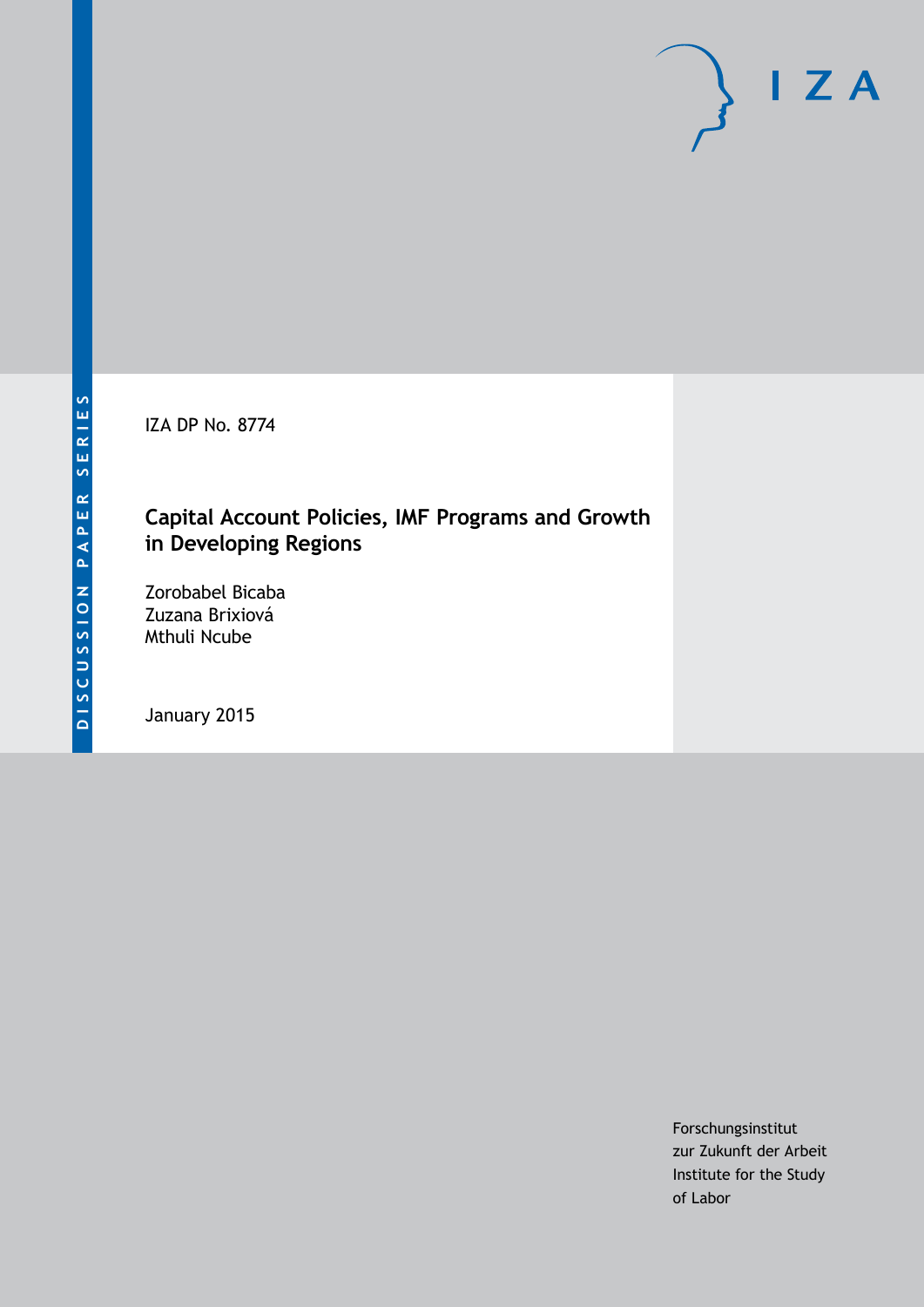# **Capital Account Policies, IMF Programs and Growth in Developing Regions**

## **Zorobabel Bicaba**

*African Development Bank Group*

## **Zuzana Brixiová**

*African Development Bank Group and IZA*

## **Mthuli Ncube**

*University of Oxford*

Discussion Paper No. 8774 January 2015

IZA

P.O. Box 7240 53072 Bonn **Germany** 

Phone: +49-228-3894-0 Fax: +49-228-3894-180 E-mail: [iza@iza.org](mailto:iza@iza.org)

Any opinions expressed here are those of the author(s) and not those of IZA. Research published in this series may include views on policy, but the institute itself takes no institutional policy positions. The IZA research network is committed to the IZA Guiding Principles of Research Integrity.

The Institute for the Study of Labor (IZA) in Bonn is a local and virtual international research center and a place of communication between science, politics and business. IZA is an independent nonprofit organization supported by Deutsche Post Foundation. The center is associated with the University of Bonn and offers a stimulating research environment through its international network, workshops and conferences, data service, project support, research visits and doctoral program. IZA engages in (i) original and internationally competitive research in all fields of labor economics, (ii) development of policy concepts, and (iii) dissemination of research results and concepts to the interested public.

<span id="page-1-0"></span>IZA Discussion Papers often represent preliminary work and are circulated to encourage discussion. Citation of such a paper should account for its provisional character. A revised version may be available directly from the author.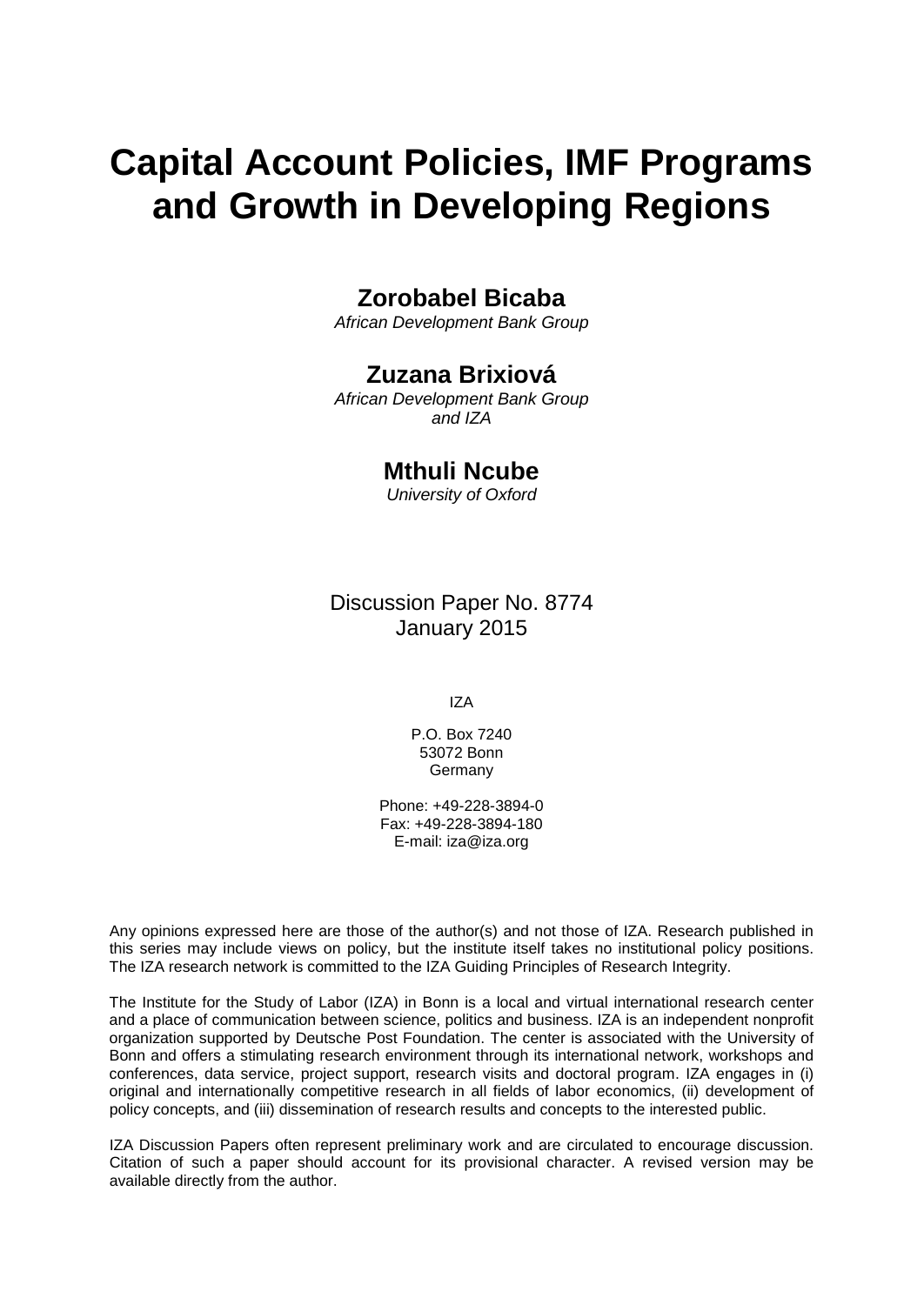IZA Discussion Paper No. 8774 January 2015

# **ABSTRACT**

# **Capital Account Policies, IMF Programs and Growth in Developing Regions[1](#page-1-0)**

This paper develops an adaptive learning model under uncertainty that examines evolution of capital account polices over time and across developing regions. In the framework, countries' past experiences and IMF programs influence policymakers' beliefs about the impact of capital account liberalization on growth, under the 'Mundell's trilemma constraint. The model, calibrated to data for Africa, Latin America and developing Asia, reflects relatively well capital account policies adopted in 1980-2010. It shows that even more developed countries with liberalized capital accounts may revert to controls under large output shocks. The outcomes of capital account switches are better and closer to policymakers' expectations in countries with the IMF programs, underscoring the role of complementarity of policies.

JEL Classification: F43, O4, O43, O55

Keywords: adaptive learning, dynamics of capital account policies, growth, IMF programs

Corresponding author:

Zorobabel Bicaba African Development Bank Group Immeuble du Centre de commerce International d'Abidjan CCIA Avenue Jean-Paul II 01 BP 1387 Abidjan 01 Côte d'Ivoire E-mail: [z.bicaba@afdb.org](mailto:z.bicaba@afdb.org)

<sup>&</sup>lt;sup>1</sup> The authors thank Celine Allard, Fillipo Ferroni, Poonam Gupta, Roman Horváth, David Rosenblatt, and Bořek Vašíček for helpful comments. The paper was presented at the 3rd International Symposium in Computational Economics and Finance (Paris, April 2014). An earlier version was issued as a working paper at the William Davidson Institute. The views expressed are those of the authors and not necessarily reflect those of the African Development Bank.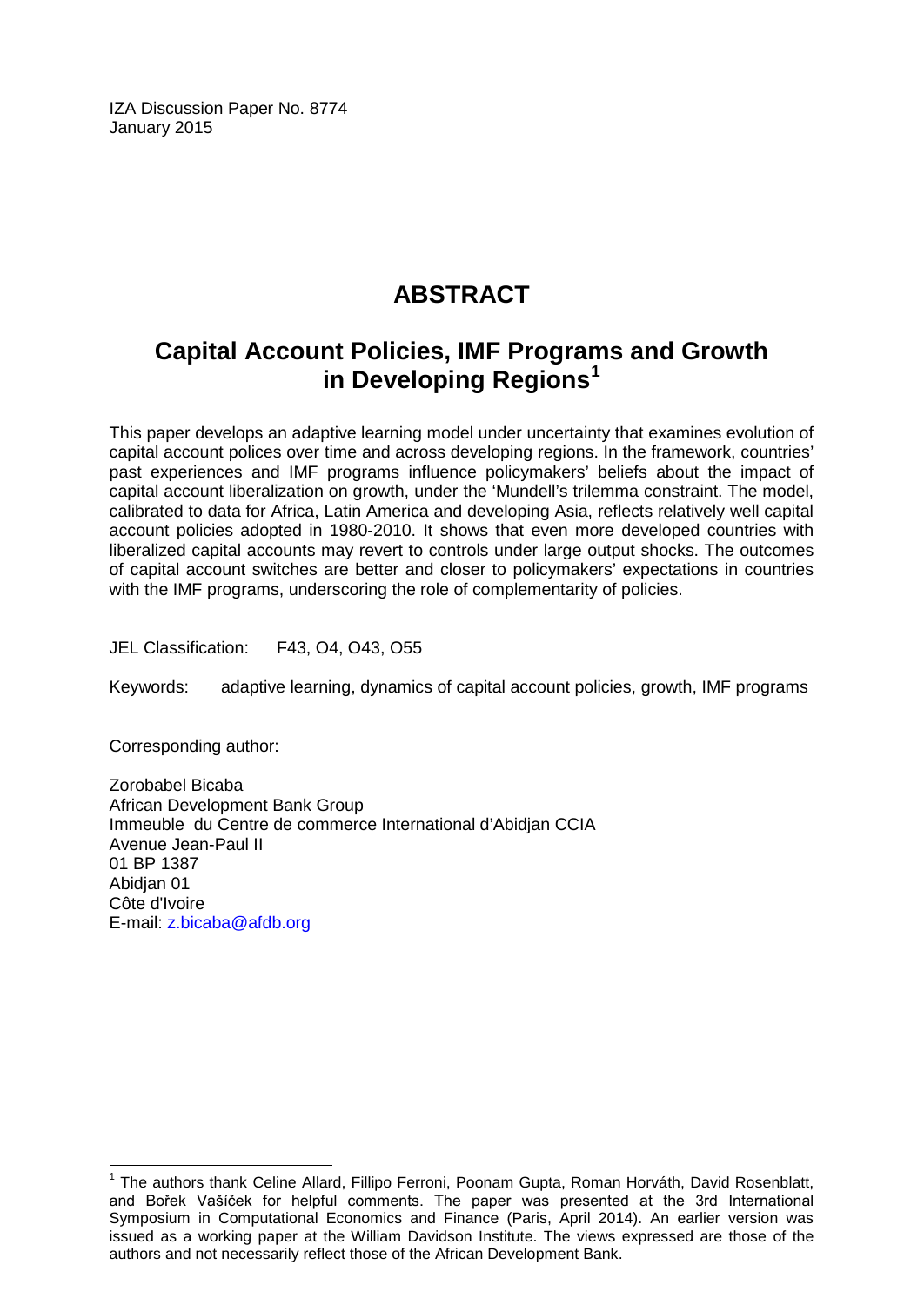#### **I. Introduction**

Africa, as other developing regions, has experienced a surge in private capital inflows since the early 2000s (Dorsey et al., 2008; AfDB et al., 2013). Large capital inflows and their sudden reversals can lead to inflation, growth and exchange rate volatility and even crisis. They thus require appropriate policies. Capital controls are one of the measures that can address capital flows volatility, but come with substantial cost (Edwards, 1999; IMF, 2013a).<sup>2</sup>

How prepared are the African policymakers to make the most out of capital inflows while mitigating their cost? Until recently, managing volatile capital flows has not created a major policy challenge for the continent, not even during the global financial crisis (Kasekende et al., 2010). 3 This is because the relatively stable foreign direct investment (FDI) inflows account for most of capital inflows. However, given the trend towards Africa's deeper integration into the global financial markets, its frontier market countries are becoming increasingly vulnerable to global financial shocks (IMF 2013a). Effective management of the financial integration and the volatile capital flows is becoming a policy priority.

This paper models the impact of uncertain growth outcomes on capital account policies in the adaptive learning framework. In this framework, policymakers choose capital account policies (liberalization or controls) while taking into account the net growth payoffs. Their choices are constrained by the 'Mundell's trilemma' – the ability to reach only two goals among financial liberalization, fixed exchange rate and monetary autonomy. The model is simulated with parameters which reflect policymakers' initial beliefs about the impact of capital account policies on growth and are updated each period for actual outcomes.

The paper explores the ability of an adaptive learning framework to reflect capital account liberalization paths in Africa, Latin America and developing Asia. The impact of policies on growth level and volatility has been widely debated. The views have changed over time:

'…The IMF once advocated the removal of all controls on outflows and inflows in the heydays of the Washington Consensus in the 1990s. The Asian Crisis of 1997-1998, however, initiated a slow process of conversion that culminated with the IMF's recent decision to explicitly and openly support the imposition of controls on capital inflows.....' (Jinjarak et al., 2012)

The adaptive learning framework reflects relatively well countries' paths of capital account policies. Even countries' with liberalized account may introduce capital controls when hit by large output shocks. Finally, the model predicts policy switches more accurately when the IMF programs are included, underscoring the importance of complementarity of policies.

The paper is organized as follows. Section II reviews the literature and Section III presents key facts. Section IV outlines the model while Section V carries out policy analysis. Section VI studies the impact of IMF programs and Section VII concludes.

#### **II. The Literature Review**

The results of theoretical and empirical literature on the capital account policies and growth in developing countries are mixed (Prasad and Rajan, 2008). On the one hand, liberalizing

<sup>1</sup>  $2$  The other measures are macro-prudential regulations, foreign exchange interventions and/or the policy rate.

<sup>&</sup>lt;sup>3</sup> Ncube et al. (2012) document the transmission channels from US to South Africa, which was one of the African countries impacted by the financial crisis through the portfolio flows channel.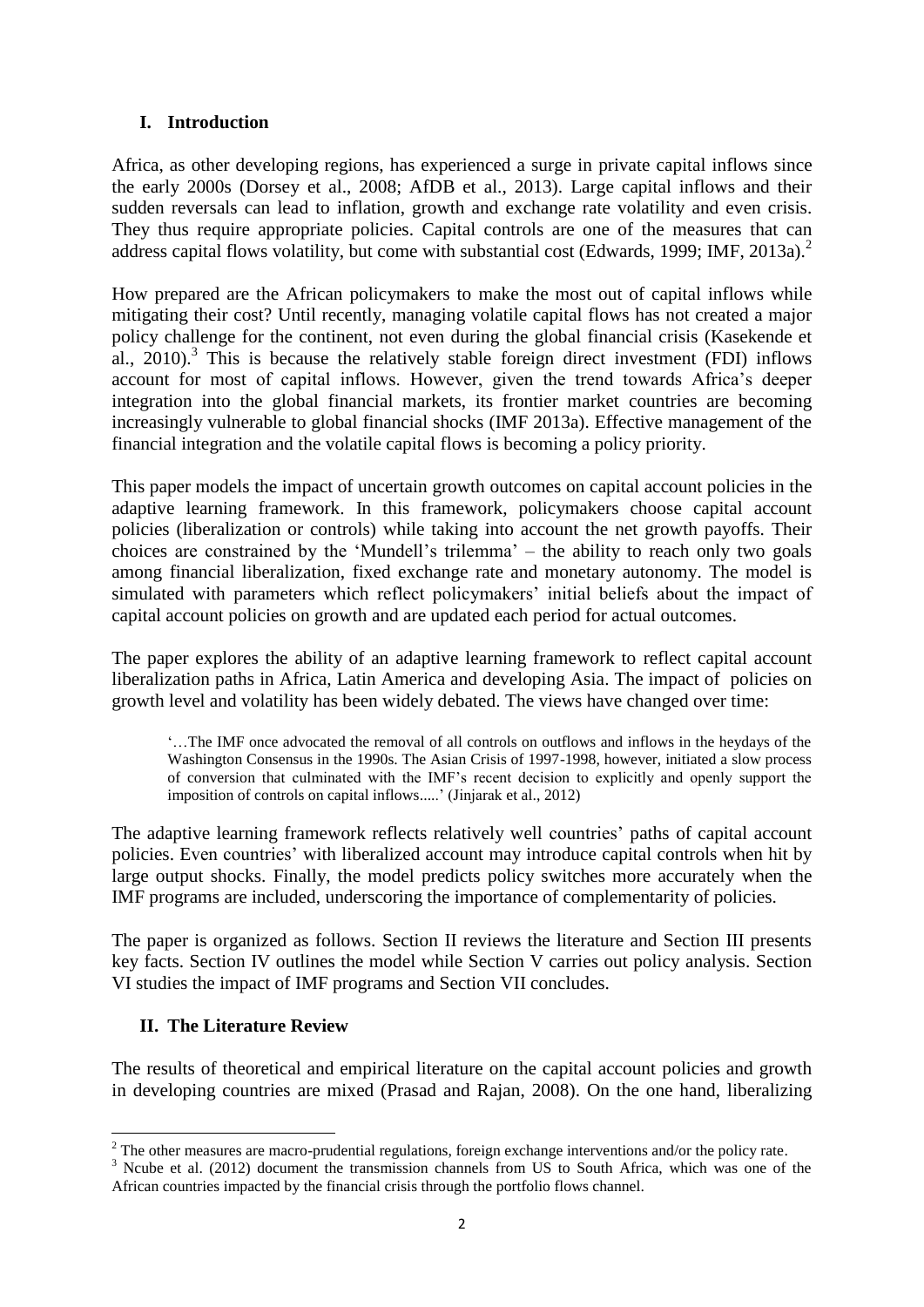capital flows can promote growth and employment through financial deepening and better allocation of resources (Kose, at al., 2009). On the other hand, financial liberalization raises uncertainty and can lead to excessive risk taking, resulting in more frequent financial crises (Tornell and Westermann, 2005; Brixiová et al., 2010). Predictions of the theoretical literature are also ambiguous. As Rancière et al. (2012) show, the productivity gains from allocative efficiency need to be balanced with losses from higher incidence of crises.

Over time, policymakers' views on capital account policies have evolved from favoring liberalization under the Washington consensus to recognizing usefulness of capital flow restrictions in specific circumstances. The global financial crisis reinforced the message that full capital account liberalization may not be the right goal for all countries at all times. In fact, IMF (2013b) acknowledges usefulness of capital account controls during a financial crisis or when the crisis is imminent. Studies show that depending on the shocks, either capital controls or liberalization can be optimal (Farhi and Werning, 2013).

Africa has pursued gradual capital account liberalization. Regulations of capital flows are complex, with many restrictions. The capital account liberalization raises uncertainty about growth and other outcomes for several reasons. First, capital controls alter the overall economic environment, but the impact on incentives and outcomes will be known only with time. Second, capital flows raise exposure of the economy to external shocks. Third, due to their pro-cyclicality, capital flows exacerbate negative shocks to the domestic economy.

The application of the adaptive learning framework to macroeconomic issues, and especially capital account policies, in developing countries has been scarce scarce. Building on the adaptive learning models of Bicaba and Coricelli (2014) and Buera et. al. (2011), this paper contributes to closing this knowledge gap. 4 The adaptive learning framework is suitable for developing countries that receive severe and frequent shocks (e.g. conflicts, political crises, weather), impacts of which are difficult to predict. The structural weaknesses that permeate developing countries further destabilize the policymakers' expectations.<sup>5</sup> The paper is also related to the long-standing debate on rules vs. discretion in policymaking (Kydland and Prescott, 1977). The adaptive learning approach leaves room for discretion where policymakers can adjust their choices with new information and thus correct for past errors.

The paper seeks to answer the following questions:

- (i) Does adaptive learning framework capture paths of capital account policies in developing regions, including the delayed liberalization in Africa?
- (ii) When may countries with liberalized capital accounts introduce controls?
- (iii) How do IMF programs impact countries' learning about capital account policies?

#### **III.Stylized Facts**

#### *III.1. Policy uncertainty*

1

Policymakers in developing regions face a greater uncertainty than those in advanced economies regarding the impact of policies on growth. This is also shown in the discrepancy

 $4$  This model differs from Bicaba and Coricelli (2014) as follows: (i) it analyzes developing countries, (ii) it includes the impact of IMF programs, positing that developing countries can learn from their IMF interactions; (iii) it includes the period of the latest (2009) global financial crisis and its aftermath.

<sup>&</sup>lt;sup>5</sup> The importance of adaptive learning for capital account management has been found in Prasad and Rajan (2008) who posit that countries will liberalize their capital account when the risks of doing so are low.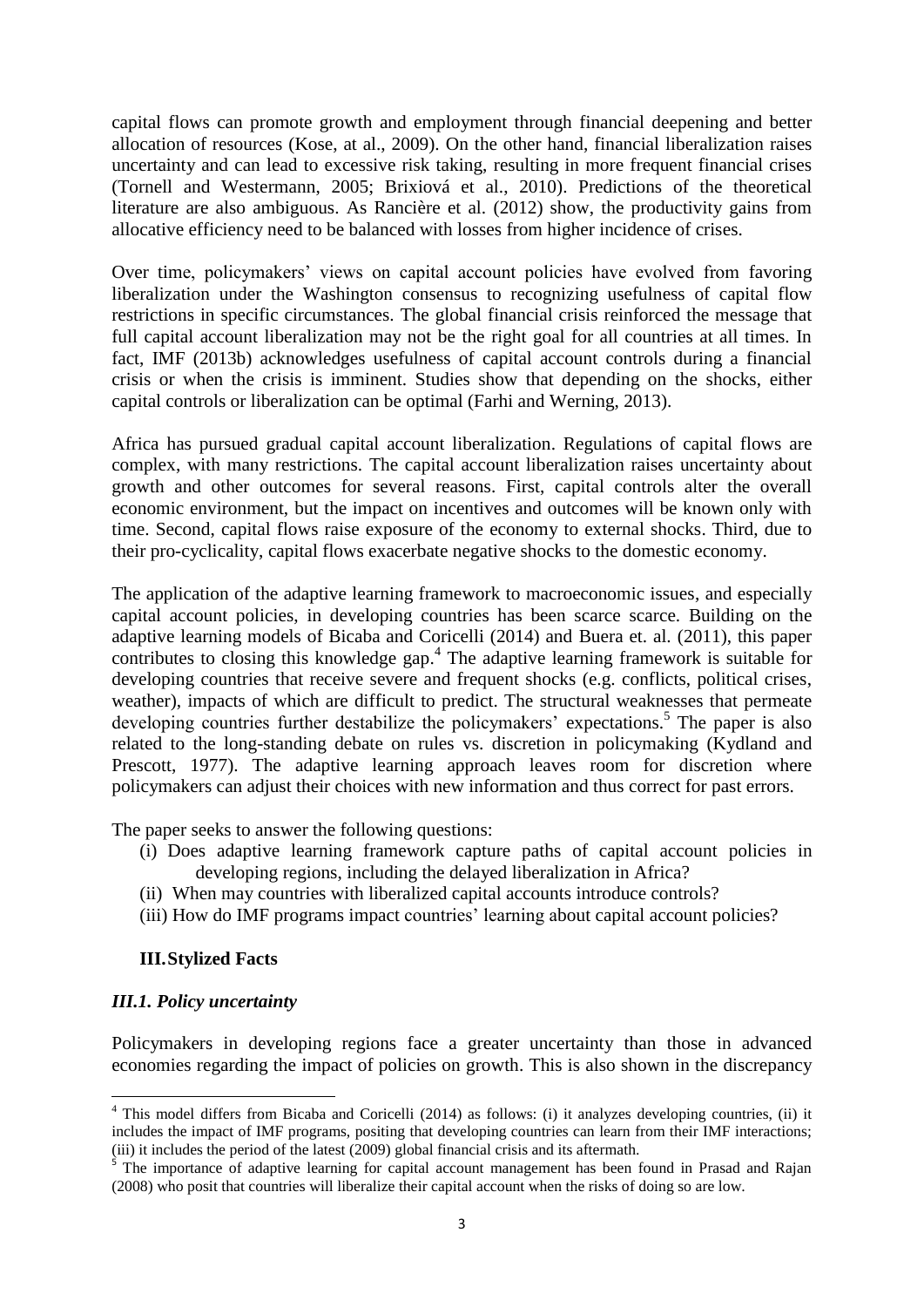between the forecast and actual growth in 1990 – 2011 (Table 1). Such uncertainty makes the learning framework relevant for Africa and developing countries in general.

|                           | 1990 - 2011 | 1990 - 2011 (without outliers) |
|---------------------------|-------------|--------------------------------|
|                           |             | (percentage points)            |
| <b>Advanced Economies</b> | 0.07        | 0.10                           |
| Africa                    | $-0.77$     | $-0.43$                        |
| Developing Asia           | $-0.02$     | 0.18                           |
| Latin America             | $-0.24$     | $-0.12$                        |

*Table 1.* Estimates of bias forecasts of GDP

**Source:** Genberg and Martinez (2014).

#### *III.2 Increased capital account openness*

The capital account openness is measured with the *de facto* and the *de jure* indicators. The "*de facto*" openness is the sum of capital inflows and outflows relative to the GDP, while the "*de jure*" openness covers regulations.<sup>6</sup> In Africa, the *de jure* openness is outpacing the *de facto* one, as countries have been experiencing liberalization without financial integration.

*Figure 1.* Evolution of the regional share of capital account liberalization



**Source:** Authors' calculations based on Shrindler (2009) database.

**.** 

We consider an economy to be liberalized when both the *de facto* and the *de jure* indicators of capital openness show so. The periods of *de facto* capital account liberalization are constructed by identifying the episodes of major capital inflows (i.e. important changes in the trend of capital inflows).<sup>7</sup> According to this criterion eighteen  $(18)$  African economies liberalized their capital accounts as of 2012. Africa exhibits overall trend towards capital

<sup>6</sup> As in Chinn and Ito (2008), this variable is obtained from the IMF's Annual Report on Exchange Arrangements and Restrictions. Specifically, it is obtained through the first standardized principal component of the variables that indicate (1) the presence of multiple exchange rates, (2) restrictions on current account transactions, (3) on capital account transactions, (4) and the requirement of the surrender of export proceeds.

<sup>&</sup>lt;sup>7</sup> The date of structural break is identified through Andrews-Zivot test and the multiple structural breaks test. The 'de facto' index signals the year when a country has liberalized. To avoid the potential false signals of liberalization, the Andrew-Zivot identification is supplemented by a threshold analysis. Therefore, a country is financially liberalized at year t if total capital inflows has a trend break at or before t and there is at least one year with a capital inflows-to-GDP ratio greater than 5% at or before t (see Rancière et al. 2006).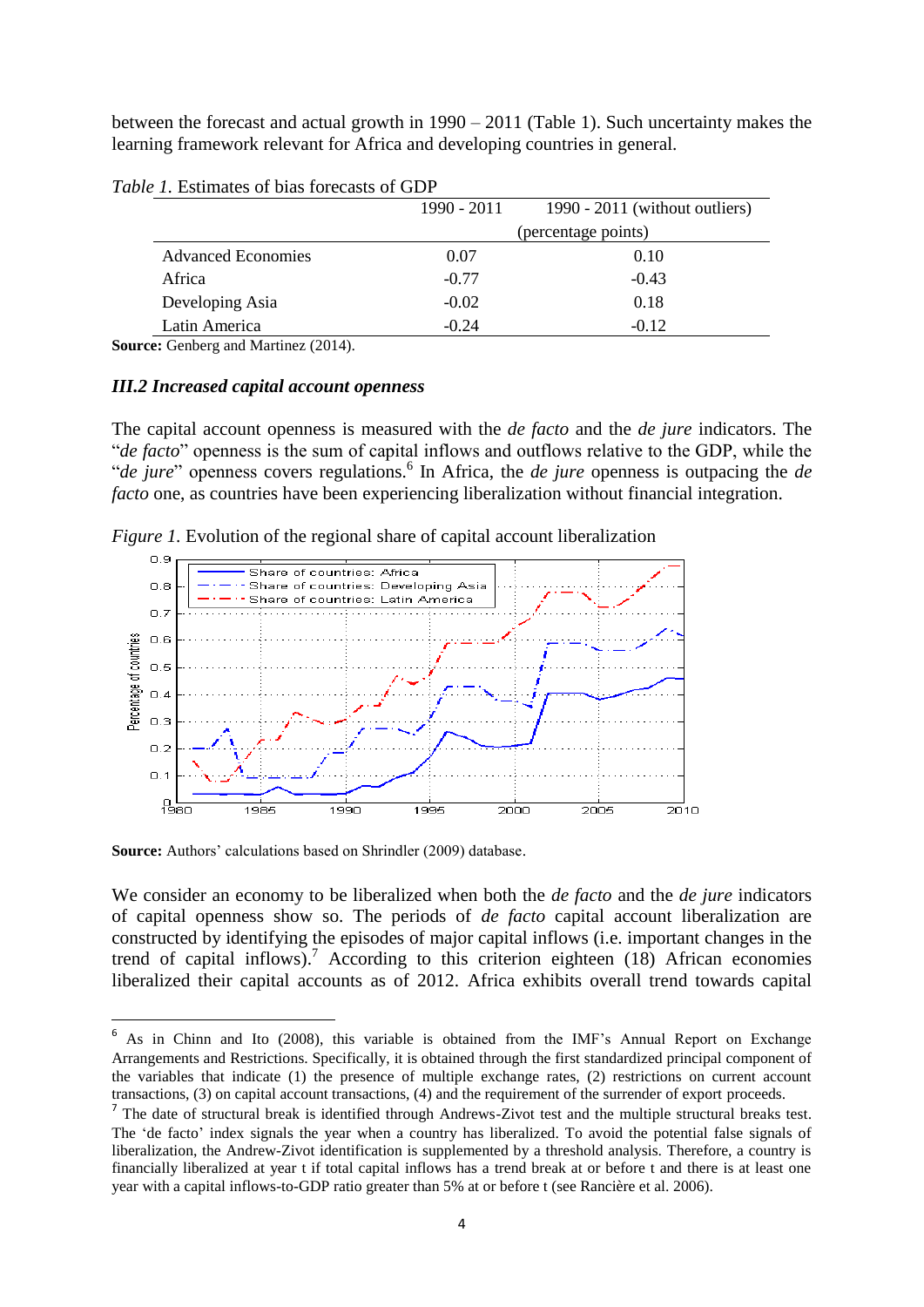account liberalization (Figure 1), but the speed of liberalization differed across countries. For example, Mauritius and Zambia fully liberalized in the early 1990s, but Angola, Tunisia and Tanzania kept strong restrictions in place during 1995-2005.

#### *III.3 Factors impacting capital account liberalization*

Several factors can explain capital account liberalization. Key among them are (i) restrictions due to the Mundell's impossible trinity and (ii) uncertainty about growth benefits of liberalization.<sup>9</sup> The scope for liberalization in the 1980s and 1990s has been limited by the 'fear of floating' and by rules and convergence targets of various regional economic zones. The acceleration of capital account liberalization in Africa during the early 2000s may be related to debt relief and the associated conditions under the IMF programs.

*a. Mundell's trilemma*

*Figure 2.* Evolutions of Mundell's Trilemma in Developing Regions, 1970 - 2010



**.** 





**Source:** Authors' calculations based on Aizenman, Chinn and Ito (2012) database. In this case, the indices range from 0-1 and consitute weighted average for Africa. The origin represents zero monetary independence, pure float, zero international reserves, and financial autarky.

<sup>&</sup>lt;sup>8</sup> Capital account restrictions in Tunisia and Tanzania did not change during 1995 - 2005. Tanzania partially liberalized capital account in the 1990s but retained restrictions on portfolio investment. Angola has re-imposed some restrictions on FDI inflows in 2003, but removed restrictions on direct investment liquidation in 2004.

<sup>&</sup>lt;sup>9</sup> The Mundell's trilemma (impossible trinity) posits that a country can achieve only two policy objectives out of financial integration, exchange rate stability and monetary independence (Aizenman, 2011). Three indexes are used to describe the trilemma, ranging from 0-1. Higher values of exchange rate stability index indicate more stable movement of the exchange rate against the currency of the base country (Aizenman et al., 2012).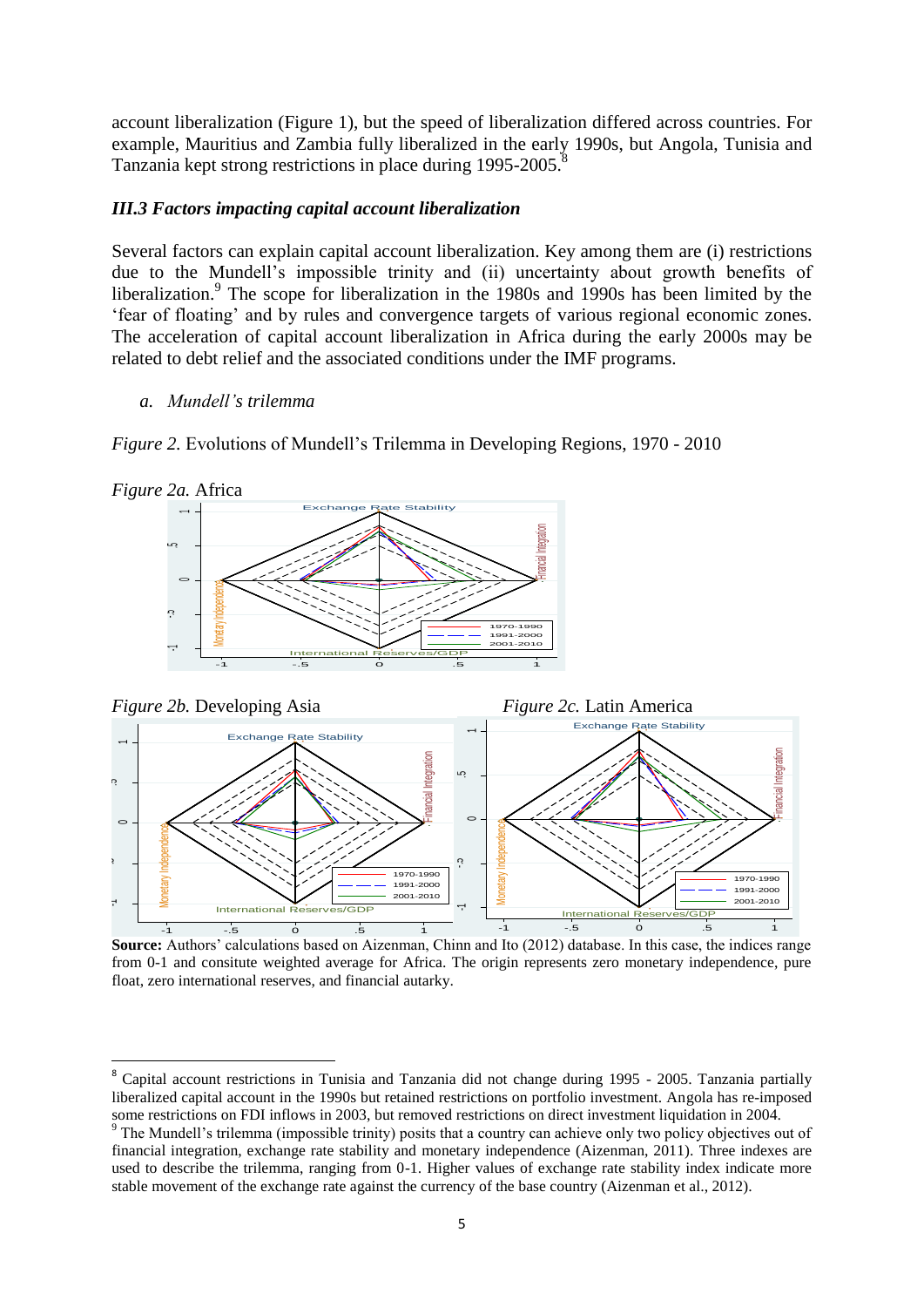In Africa, outside of the countries which entered common monetary areas (WAEMU, CEMAC and CMA), the goal of monetary independence was an important constraining factor. This reflects a relatively high frequency of shocks in Africa that independent monetary policy can help mitigate. African policymakers in low income countries also value exchange rate stability. In contrast, capital account liberalization was the least important factor in Africa's trilemma configuration (Figure 2).

#### *b. Uncertain growth payoffs*

**.** 

Capital account liberalization involves trade-offs between higher longer term growth due to improved allocative efficiency and lower growth related to financial crises and the uncertainty that they bring about.<sup>10</sup> Rancière et al. (2006) posit that over the long run, the progrowth effects of financial deepening outweigh the negative effects of crises.

|                                        | Capital Account Status |          |                         | Open economies |               |                         |
|----------------------------------------|------------------------|----------|-------------------------|----------------|---------------|-------------------------|
|                                        | Open                   | Closed   | Difference <sup>a</sup> | After          | <b>Before</b> | Difference <sup>a</sup> |
| Real GDP per capita growth (percent)   | 1.896                  | 0.694    | $1.201**$               | 1.424          | 0.622         | $0.802^{\circ}$         |
| Real investment growth (percent        | 0.2029                 | 0.009    | 0.194                   | 0.002          | $-0.0735$     | 0.0755                  |
| points)                                |                        |          |                         |                |               |                         |
| Growth volatility (Standard deviation) | 8.894                  | 5.439    | $2.673**$               | 10.421         | 4.449         | $2.342***$              |
| Current account balance (% GDP)        | $-5.442$               | $-6.381$ | $-0.939***$             | $-3.952$       | $-6.158$      | $-2.469***$             |
| Crises (frequency)                     | 0.025                  | 0.095    | $-0.070***$             | 0.035          | 0.131         | $-0.096***$             |
| Terms of trade volatility (Standard    | 26.323                 | 49.19    | 1.869***                | 21.074         | 47.970        | $2.276$ ***             |
| deviation)                             |                        |          |                         |                |               |                         |

*Table 2.* Financial crises, capital account openness, and growth, 1970 - 2010

**Sources:** Authors' calculations. Note: (\*), (\*\*) and (\*\*\*) indicate that statistics are significant at 10%, 5% and 1%, respectively, and 'c' indicates that statistics are above but close to 10%. (a) The test of volatility difference uses the ratio of variances.

|                        |          |          | Open economies |          |
|------------------------|----------|----------|----------------|----------|
| Capital Account Status | Open     | Closed   | After          | before   |
| Crises                 | $-5.366$ | $-0.360$ | $-5.366$       | 0.106    |
| Currency crises        | 0.434    | 0.187    | 0.434          | 0.244    |
| Banking crises         | $-9.251$ | $-0.054$ | $-9.251$       | $-0.254$ |
| Debt crises            | $-4.211$ | $-2.253$ | $-4.211$       | $-1.211$ |

*Table 3.* Capital account regime and growth cost of financial crises

**Source:** Authors' calculations based on the AfDB and World Bank databases. **Note:** The growth cost is computed by taking the average growth during the 4 years after the financial crisis occurred (the crisis year is included). Any type of financial crisis (debt, currency or banking crises) is considered.

In Africa capital openness is associated with higher longer term growth than capital controls, despite cost of financial crises (Table 2 and 3). Capital controls have not reduced Africa's financial fragility. In fact, financial crises have been more frequent in countries with closed than liberalized accounts.<sup>11</sup> However, crises that occurred after liberalization tend to be severe and more costly in terms of per capita growth than crises before liberalization.

<sup>&</sup>lt;sup>10</sup> Clearly, besides capital account policies other factors impact growth outcomes. Since the impact of capital account policies is still subject of discussions, we focus on this topic.

 $11$  These observations can be explained by composition of capital flows. FDI inflows, which are relatively stable, have comprised most of the capital flows to Africa, while the more unstable portfolio flows have been sparse.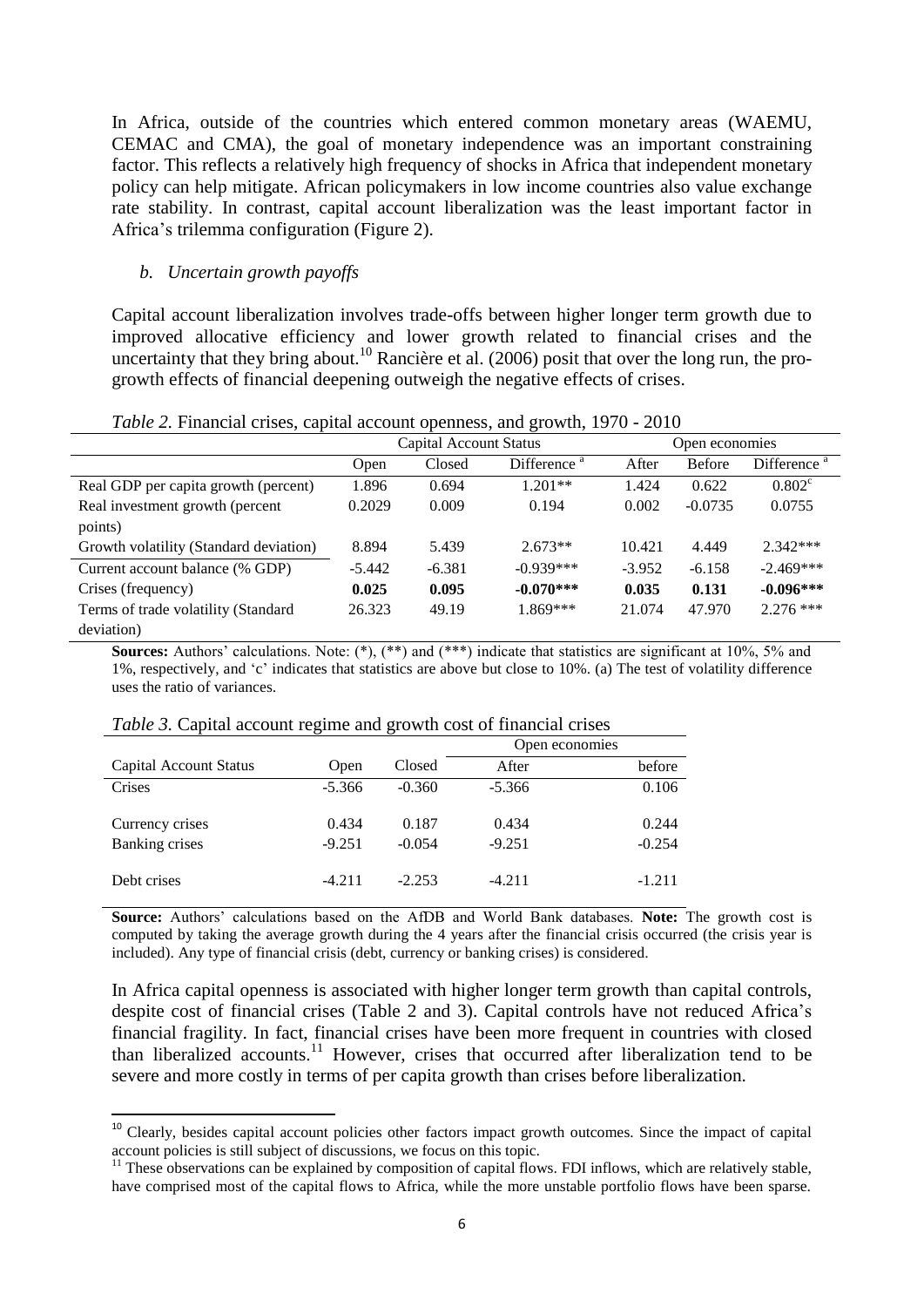#### *c. IMF programs*

As already underscored in Joyce and Noy (2008), IMF programs are not systematically associated with capital account liberalization. This is confirmed by analysis of specific IMF programs which shows that some types of programs (SBA and EFF) had a negative (and statistically significant) impact on capital account openness in Africa (Table 4).

|                   | Table 4. INIT programs and capital account openiess |             |             |                  |            |             |             |                 |           |
|-------------------|-----------------------------------------------------|-------------|-------------|------------------|------------|-------------|-------------|-----------------|-----------|
|                   |                                                     | Africa      |             | Latin America    |            |             |             | Developing Asia |           |
|                   | $\left(1\right)$                                    | (2)         | (3)         | $\left(1\right)$ | (2)        | (3)         | (1)         | (2)             | (3)       |
|                   |                                                     |             |             |                  |            |             |             |                 |           |
| $SBA5[t-3,t+3]$   | $-0.176***$                                         |             |             | $-0.151***$      |            |             | $-0.224***$ |                 |           |
|                   | (0.0180)                                            |             |             | (0.0417)         |            |             | (0.0470)    |                 |           |
| $PRGF5[t-3,t+3]$  |                                                     | $0.0848***$ |             |                  | $0.280***$ |             |             | $0.106**$       |           |
|                   |                                                     | (0.0210)    |             |                  | (0.0624)   |             |             | (0.0531)        |           |
| $EFF5[t-3,t+3]$   |                                                     |             | $-0.148***$ |                  |            | $-0.133***$ |             |                 | $-0.0746$ |
|                   |                                                     |             | (0.0298)    |                  |            | (0.0456)    |             |                 | (0.0618)  |
| Observations      | 1,352                                               | 1,352       | 1,352       | 589              | 589        | 589         | 391         | 391             | 391       |
| N                 | 44                                                  | 44          | 44          | 19               | 19         | 19          | 13          | 13              | 13        |
| Fixed effects and |                                                     |             |             |                  |            |             |             |                 |           |
| constant          | YES                                                 | <b>YES</b>  | YES         | YES              | YES        | <b>YES</b>  | <b>YES</b>  | <b>YES</b>      |           |

*Table 4.* IMF programs and capital account openness

Note: Standard errors in parentheses, \*\*\* p<0.01, \*\* p<0.05, \* p<0.1. This table shows the results of a linear probability model linking capital account openness and IMF programs. This model controls for individual effects. SBA5 is a dummy variable for IMF Stand-by-Arrangement in effect for at least 5 months in a particular year. PRGF5 is a dummy variable for IMF Poverty Reduction and Growth Facility Arrangement in effect for at least 5 months in a particular year. EFF5 is a dummy variable for IMF Extended Fund Facility Arrangement in effect for at least 5 months in a particular year.

#### **IV. The Model**

This section presents a model in which policymakers update their beliefs about growth impact of capital account policies. The beliefs are also impacted by the adoption of IMF programs. These beliefs then in turn impact policymakers' choices of capital account policies.

#### *IV.1 The Environment*

The choice of capital account policies consists of two options – to either liberalize capital account or impose controls. Policies are chosen every period, so as to maximize the expected level of per capita GDP.

Let  $\theta_i$  denote indicator at time t,  $\theta_i \in [0,1]$ , where  $\theta_i = 1$  when policymakers in country *i* choose capital account liberalization and  $\theta_{it} = 0$  when they adopt capital controls. In this model, the payoff associated with each policy option comprises a benefit and a cost. Denoting *Y<sub>it</sub>* to be the per capita GDP in country *i* at time *t*,  $y_{it} = \log Y_{it} - \log Y_{it-1}$  is the growth rate. Policymakers, who have their jobs for one period, choose  $\theta_{it}$  to solve:

$$
\begin{array}{ll}\n\text{Max } U_{ii} &= E_{ii-1} \left[ \log Y_{ii} - \theta_{ii} Z_{ii} \right] \\
\theta_{ii} \in [0,1]\n\end{array}
$$

**<sup>.</sup>** Further, 'stronger capital accounts' and accumulation of international reserves prior to the global financial crisis have increased Africa's resilience to external shocks (Elhiraika and Ndikumana, 2007).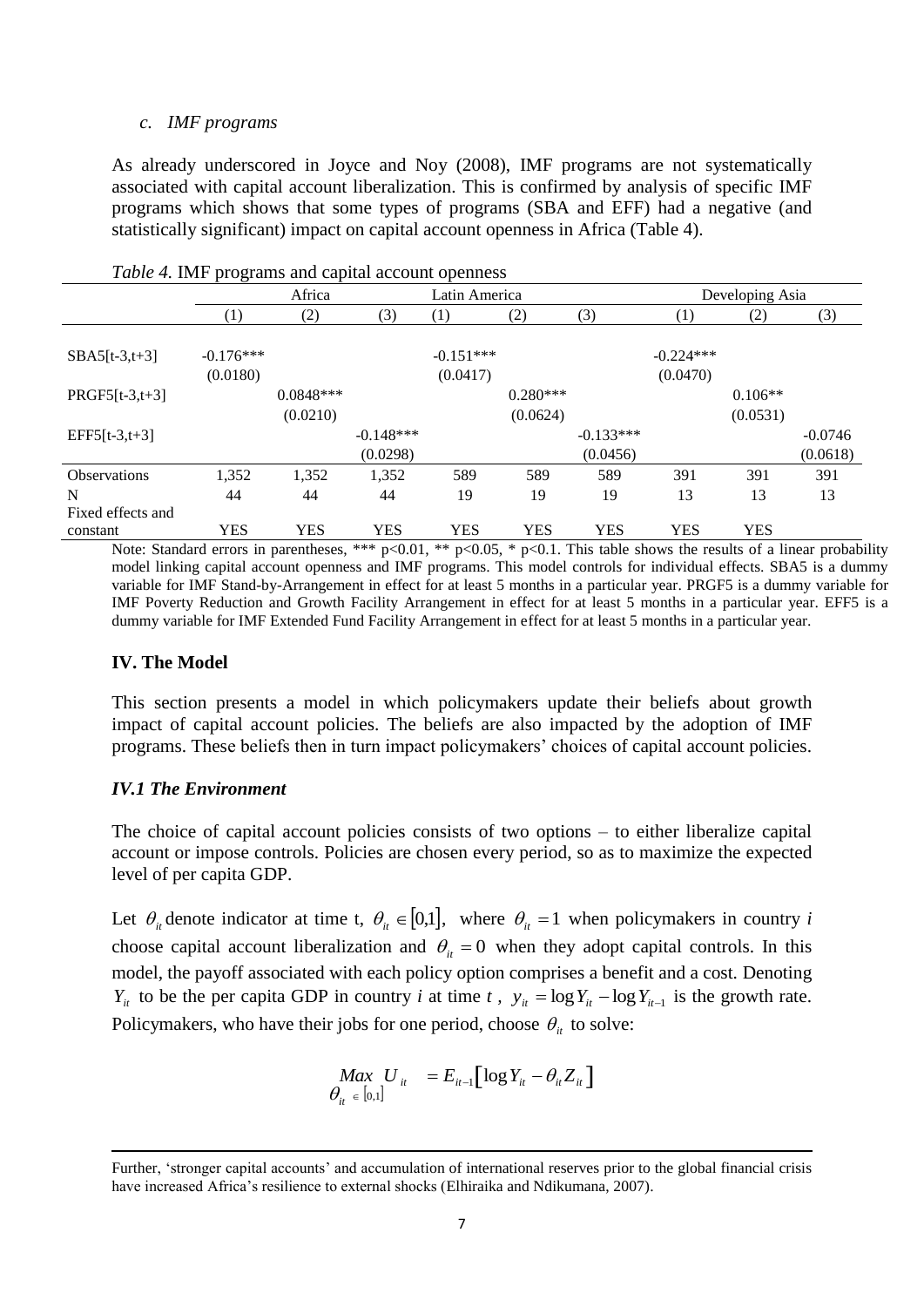s.t. 
$$
y_{ii} = \theta_{ii} y_{ii}^L + (1 - \theta_{ii}) y_{ii}^A = \theta_{ii} \beta_i^L + (1 - \theta_{ii}) \beta_i^A + \varepsilon_{ii}
$$

$$
a_i^e T_{ii}^e + a_i^m T_{ii}^m + a_i^{\theta} \theta_{ii} + \zeta_{ii} = \overline{\lambda}
$$
 (1)

where  $Z_{it}$ , is the cost of capital account liberalization and  $E_{it-1}$  denotes expectations. Further,  $\varepsilon_{it} \to N(0,\Sigma)$  and  $\varsigma_{it} \to N(0,\sigma_{\zeta}^2)$ . The maximization is subject to (i) policymakers' perceived relationship between capital account policy choices and GDP growth and (ii) the constraint imposed by the Mundell's trilemma. Policymakers solve the problem given equation (1) as if these beliefs will not change in the future.

The policymakers' perceptions about relationship between policy choices and GDP growth are derived from payoffs associated with each policy option. Specifically:

Capital liberalization option, with payoffs:

\n
$$
y_i^L(t) = \frac{d(\log Y_i^L)}{dt} = \beta_i^L dt + \varepsilon_i^L(t)
$$
\n, and

\nCapital control option, with payoffs:

\n
$$
y_i^A(t) = \frac{d(\log Y_i^A)}{dt} = \beta_i^A dt + \varepsilon_i^A(t)
$$

where  $y_{it}$  is the observed GDP per capita growth,  $y_{it}^L$  and  $y_{it}^A$  are the growth rates attributed to liberalization and capital control policies respectively, and  $\beta_i^L$  and  $\beta_i^A$  are the perceived effects of capital account liberalization and control in country *i*, respectively. From the payoffs, policymakers form beliefs about the dynamics of GDP per capita growth as follows:

$$
y_{it} = \theta_{it} y_{it}^{L} + (1 - \theta_{it}) y_{it}^{A} = \theta_{it} \beta_{it}^{L} + (1 - \theta_{it}) \beta_{it}^{A} + \varepsilon_{it}
$$
 (2)

Equation (2) implies that policymakers perceive capital account policies to be a linear function of the real GDP per capita growth.  $\varepsilon$ <sub>it</sub> denotes errors in the policymakers' perceptions or the unexplained part of growth. The errors arise because capital account policies are not the only sources of growth and the policymakers do not know the exact effects of each capital account policy. In choosing policies, the policymaker considers also the relative cost (in terms of growth) of capital openness relative to capital controls.

The costs associated with capital account liberalization,  $Z_{it}$ , can be described as:

$$
Z_{it} = F_{it} + u_{it}; u_{it} \rightarrow N(0, \eta_i^2) \quad \text{and } F_{it} = \pi K_{it}
$$
 (3)

with a deterministic part,  $F_{it}$ , a stochastic part  $u_{it}$ ; K are the determinants of the cost of policy and parameters  $\pi$  describe how these determinants are related to policy costs. The dispersion of the unobserved component of costs is country specific  $(Var(u_{it}) = \eta_i^2)$ , reflecting that countries have different degrees of resilience to unobserved negative shocks.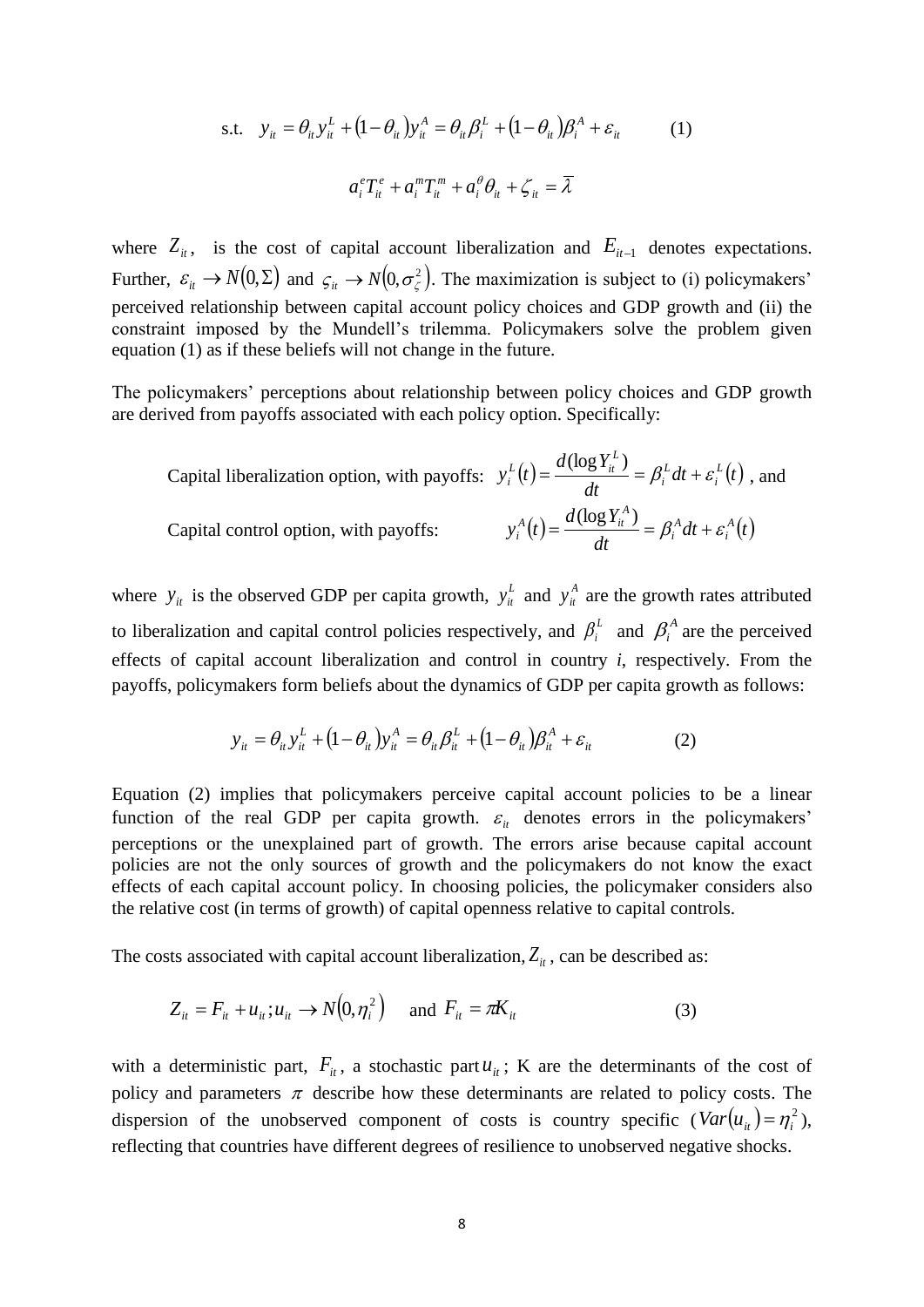The decision to liberalize capital account is constrained by the Mundell's trilemma, that is by the exchange rate regime ( $T_i^e$ ) and the degree of monetary independence  $T_i^m$ :

$$
a_i^e T_i^e + a_i^m T_i^m + a_i^{\theta} \theta_i + \zeta_i = \overline{\lambda}
$$
\n<sup>(4)</sup>

where  $\bar{\lambda}$  is a constant and homogenous target characterizing the policy constraints and  $\zeta$ <sub>ii</sub> denotes a set of random shocks to the trilemma. These shocks are normally distributed with zero mean and with variance  $\sigma_{\zeta}^2$ :  $\zeta \to N(0, \sigma_{\zeta}^2)$ . Moreover, the Mundell trilemma constraint  $\overline{\lambda}$  is the same across countries. However, the way domestic policymakers achieve the trilemma configuration varies i.e.  $a_i^k \neq a_i^k$   $k = e, m, \theta$  and  $i \neq j$ *j*  $k_i^k \neq a_j^k$   $k = e, m, \theta$  and  $i \neq j$ .

Agents treat the parameters of their decision model as constant when they form decision rules, but update them according to actual observations. Thus, the timing of events is as follows: at the end of time *t-1*, policymakers in country *i* observe the past policy choices and the associated GDP growth rates, and update their beliefs about  $\beta_i^L$  and  $\beta_i^A$  accordingly.

#### *IV.2. Equilibrium*

**.** 

Policymakers arrive at an equilibrium decision rule for capital account policies by solving (4). They choose to pursue capital account liberalization policies *(i.e.*  $\theta_{it} = 1$ ) if the expected gain in growth rates associated with this policy exceeds the cost.<sup>12</sup> That is,

$$
\theta_{ii} = \begin{cases} 1 & \text{if} \quad E_{it-1}(\beta_i^L) - E_{it-1}(\beta_i^A) - Z_{it} - \delta[(a_i^e T_{it}^e + a_i^m T_{it}^m + \zeta_{it}) - \overline{\lambda}] > 0 \\ 0 & \text{Otherwise} \end{cases}
$$
(5)

The equilibrium policy rule is defined as the optimal time allocated to capital account liberalization (or to capital control).<sup>13</sup> In equilibrium, policymakers' expectations must be consistent with actual probability of liberalizing:

$$
E(\theta_{it} = 1 | D^{t-1}) = \Phi\left(\frac{E_{it-1}(\beta_i^L) - E_{it-1}(\beta_i^A) - F_{it} - \delta[(a_i^e T_{it}^e + a_i^m T_{it}^m) - \bar{\lambda}]}{\eta_i^2 + \delta^2 \sigma_{\zeta}^2}\right)
$$
(5')

where *E* is an expectation operator,  $D^{t-1}$  is policy decision taken at *t*-1,  $\Phi$  is a normal distribution function, and  $E_{i-1}(\beta_i^L) - E_{i-1}(\beta_i^A)$  $E_{i}(\beta_i^L) - E_{i}(\beta_i^A)$  the expected gain from capital account liberalization.<sup>14</sup> The probability that capital account liberalization policies will be adopted is high when policymakers are optimistic about the growth effect of these policies, that is when

<sup>13</sup> Assuming that the measure of countries is normalized to one, the share of countries dedicated to the policy option  $\theta_{it} = 1$  at time t,  $\alpha_{it}$ , can be expressed as the probability that  $\theta_{it} = 1$  :  $\alpha_{it} = E(\theta_{it}) = \Pr(\theta_{it} = 1)$ .<sup>13</sup> <sup>14</sup> This decision framework is similar to the rule derived in Buera et al., (2011) and Bicaba and Coricelli (2014).

 $12$ <sup>12</sup> The proof of the existence of this equilibrium is available upon request from the authors. It is based upon the policy decision following a cutoff rule which is continuous and strictly monotonic in  $E(\beta)$ .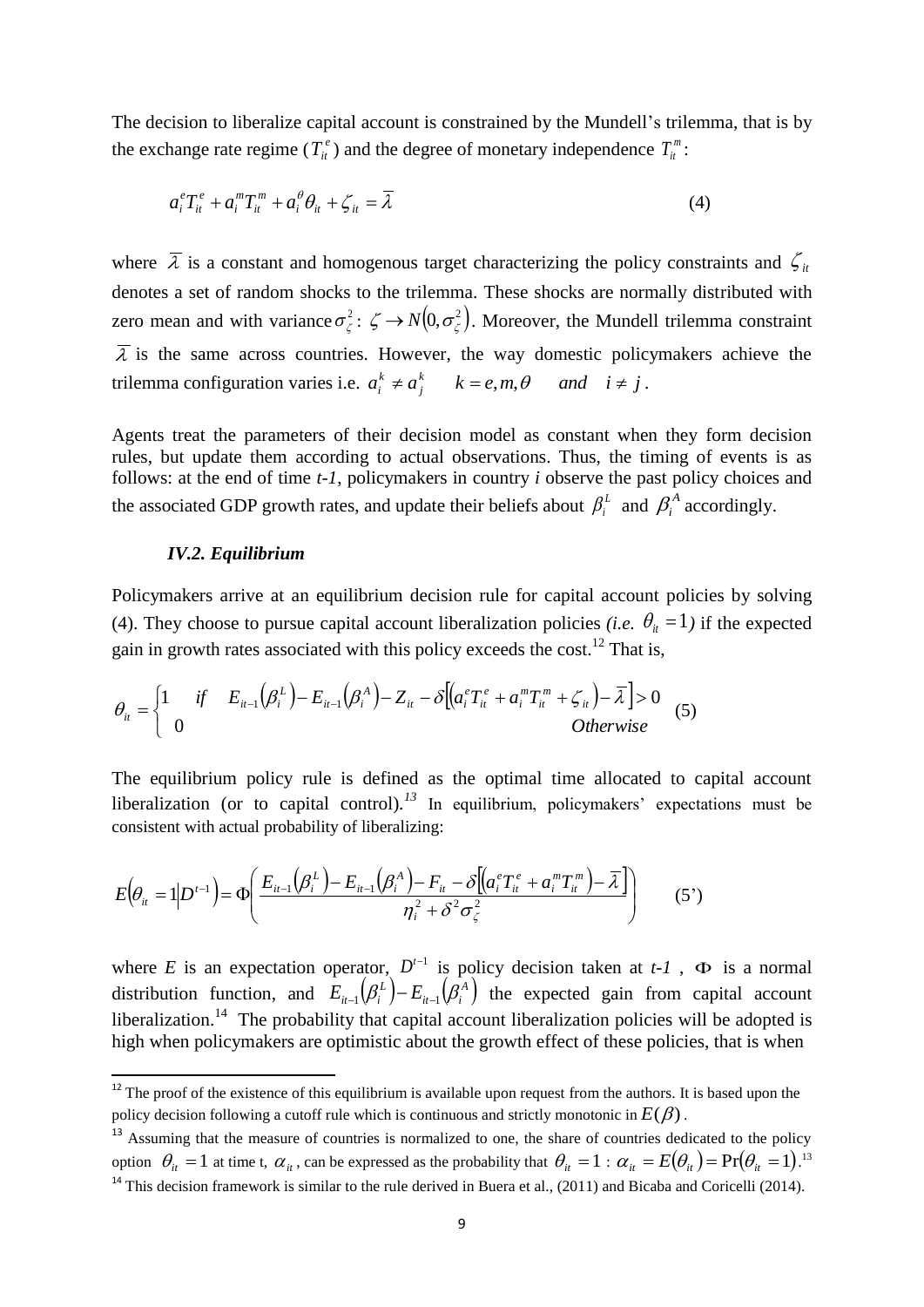$$
\frac{dE(\theta_{it} = 1 | D^{t-1})}{d[E_{it-1}(\beta_i^L) - E_{it-1}(\beta_i^A)]} > 0.
$$
\n(6)

The growth benefits of capital account liberalization are adjusted for the cost associated with complying with the Mundell trilemma. Specifically,  $\delta a_i^e$  $\delta a_i^e$  and  $\delta a_i^m$  indicate the costs of fixed exchange rates and independent monetary policy, respectively. The constraint in (4) implies that for  $a_i^e, a_i^m > 0$ *i e*  $a_i^e, a_i^m > 0$  probability of capital account liberalization decreases with the higher exchange rate stability. Policymakers in countries with fixed exchange regime are expected to prefer capital controls to liberalization. Similarly, a greater monetary independence lowers the chance that policymakers would opt for capital account liberalization.

#### *IV.3 Learning*

**.** 

In this model, we posit that for behavior of policymakers, especially in developing countries, rational expectations are a too strong assumption. Policymakers make errors, either in their expectations about workings of the economy or its parameters. Their expectations about the impact of policies on outcomes change over time. Likelihood of errors is even higher in Africa given the frequent shocks impacting the continent.

We assume that policymakers do not know the exact effects of capital account liberalization on growth.<sup>15</sup> Instead, they form expectations about the effect of each capital account policy option. Their perceptions are described by Equation (1). Since  $\beta^L$  and  $\beta^A$  are unknown, policymakers form initial beliefs about them. These priors are updated recursively, as:

$$
\hat{\beta}_t = \hat{\beta}_{t-1} + g_t \times [y_t - E(y_t | y_{t-1})]
$$
\n
$$
P_t = P_{t-1} + X_t \Sigma^{-1} X_t
$$
\n(7)

 $(\theta_{ii} = 1|D^{t-1})$ <br>  $(\beta_i^L) - E_{ii-1}(\beta_i^A)] > 0$ .<br>
capital account liberaliz<br>
undell trilemma. Specifically and the specific pendent monetary policy<br>
bability of capital accountric biberalization. Similar<br>
ankers would opt for where  $\tilde{\varepsilon}_{t-1}$  -- derived as  $E(y_t|y_{t-1}) = X_t \hat{\beta}_{t-1}$  and  $y_t - E(y_t|y_{t-1}) = \tilde{\varepsilon}_{t-1}$  -- is the perception error of policymakers at time *t*-*I*;  $X_t = (\theta_t, 1 - \theta_t)$  is a vector collecting new data on results of capital account policies, and  $\beta_{t-1} = \beta(t-1)$  and  $\beta_t = \beta(t)$  denote the policymaker's prior and posterior beliefs about  $\beta$  and  $d\beta_t = \beta_t - \beta_{t-1}$  indicates changes in these beliefs, while  $g_t = P_t^{-1} X_t \Sigma^{-1}$  describes the sequence of gains from learning. Finally,  $\Sigma$  is the variance-covariance matrix and *P* is the inverse of beliefs' covariance matrix. In (7) parameter  $g_t$  describes 'speed of learning', or how quickly domestic policymakers adjust their expectations (perceptions) about the growth effects of capital controls or liberalization.<sup>16</sup>

<sup>&</sup>lt;sup>15</sup> Assuming uncertainty about the gains of capital account liberalization is plausible since robust support for large quantifiable benefits or costs of international financial integration has been missing (Rey, 2013).

<sup>&</sup>lt;sup>16</sup> As  $g_t \to 0$ , agents perceive all changes as temporary and their model converges to the true data generating process of the economy:  $\hat{\beta}_t = \hat{\beta}_{t-1}$  (see Buera et al., (2011) for the properties of  $g_t$ ).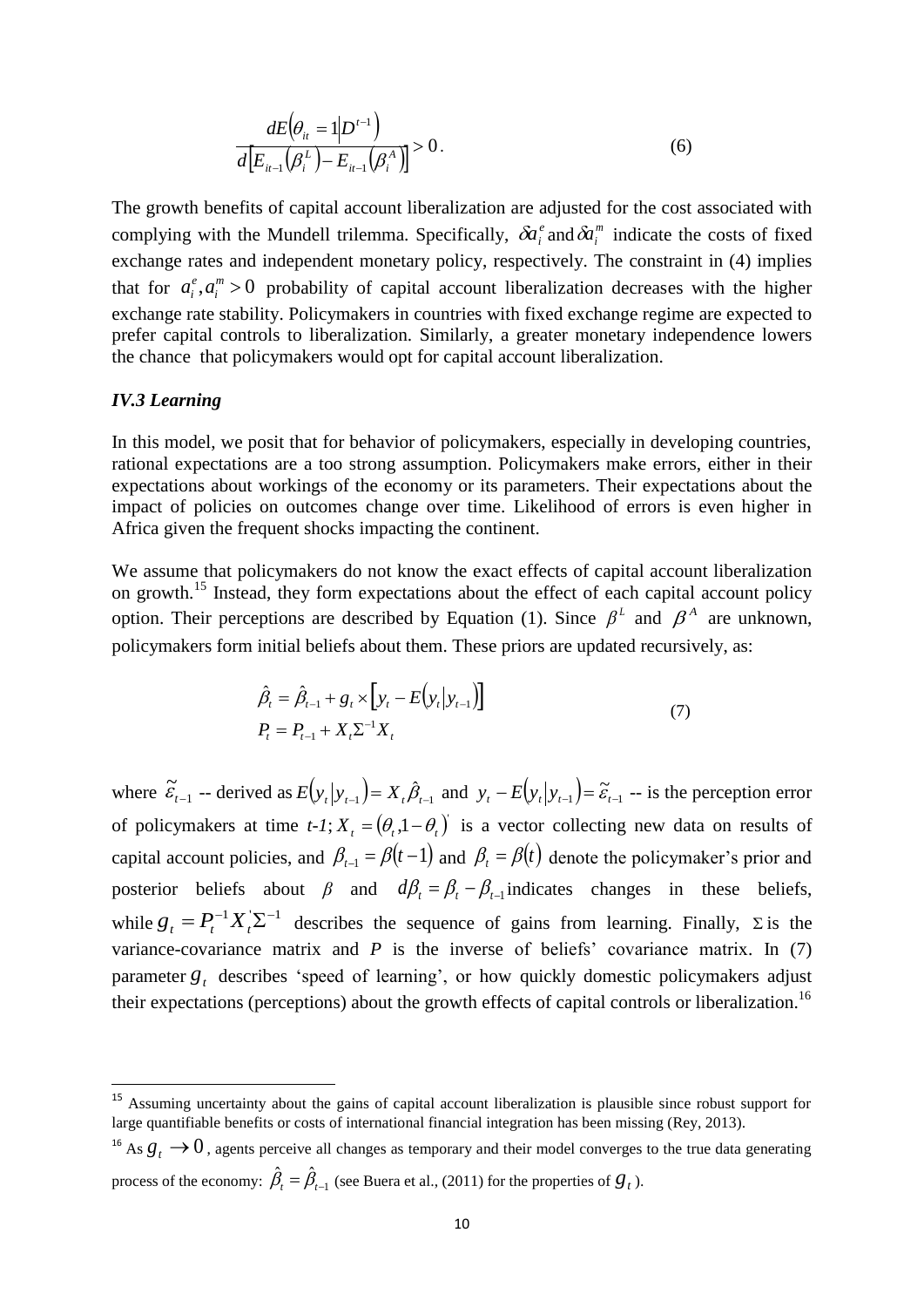The timing is such that policymakers form their beliefs about the effects of liberalization (or no liberalization) at t-1. The decision to liberalize or not is taken based on these beliefs. These beliefs are updated at *t* with new information. Policymakers will switch to the alternative policy option in the presence of a large negative shock to growth.

### **V. Results**

This section presents the results. Estimations are carried out with unbalanced panel data. The updating of policymakers beliefs is country-specific.

#### *V.1 Parameterization -- Policymakers' initial beliefs*

To derive the initial beliefs of policymakers about the impact of capital account policies on growth, we consider a sample of 45 African countries during 1980-2010. Since the information on de jure capital account liberalization (i.e. regulations and policies) is limited to 2006, the 'de jure' measure is supplemented by the 'de facto' one for 2007 - 2010. This allows us to include the period of the global financial crisis. We also compare Africa's experience with those of Latin America (19 countries) and developing Asia (18 countries).<sup>17</sup>The initial policymakers' priors using observed data from 1960-1980 (Table 5). In 1980, African policymakers viewed capital controls as optimal, since countries with capital controls posted higher growth that those that liberalized, i.e.  $\beta_0^L < \beta_0^A$ . Moreover, a number (15) of Africa countries experienced debt crisis during 1980-1985, worsening the already negative perceptions about impacts of financial liberalization.

|                                                                       | л.                                                                    | Priors                   |                          |                          |                          |
|-----------------------------------------------------------------------|-----------------------------------------------------------------------|--------------------------|--------------------------|--------------------------|--------------------------|
|                                                                       |                                                                       |                          |                          |                          |                          |
| Parameters                                                            | Distribution                                                          | Whole                    | Africa                   | Developing               | <b>LAC</b>               |
|                                                                       |                                                                       | sample                   |                          | Asia                     |                          |
| $\beta^{\scriptscriptstyle L}$                                        | $\beta_{i0}^L \rightarrow N(\overline{\beta}_{i0}^L, \eta_{\beta}^2)$ | 0.02185                  | 0.00949                  | 0.03699                  | 0.02965                  |
| $\beta^A$                                                             | $\beta_{i0}^A \rightarrow N(\overline{\beta}_{i0}^A, \eta_{\beta}^2)$ | 0.01803                  | 0.01630                  | 0.01495                  | 0.02178                  |
|                                                                       |                                                                       | 0.02                     | 0.02                     | 0.02                     | 0.02                     |
| $\frac{\eta_{\beta}}{\overline{f}}$                                   | $f_i \rightarrow N(\overline{f}, \eta_f^2)$                           | $\Omega$                 | $\Omega$                 | $\theta$                 | $\Omega$                 |
| $\boldsymbol{\omega}_f$                                               |                                                                       | 0.02                     | 0.02                     | 0.02                     | 0.02                     |
| $\mathfrak{a}$                                                        | $\alpha \rightarrow Uniform$                                          | $\overline{\phantom{a}}$ | $\overline{\phantom{a}}$ | $\overline{\phantom{a}}$ | $\overline{\phantom{a}}$ |
| $\pi$                                                                 | $\pi \rightarrow Uniform$                                             | $\overline{\phantom{m}}$ | $\overline{\phantom{a}}$ | $\overline{\phantom{0}}$ | $\overline{\phantom{a}}$ |
| $\overline{\sigma}^2$                                                 |                                                                       | 1.367e-07                | 2.458e-07                | 5.481e-08                | 4.310e-                  |
|                                                                       |                                                                       |                          |                          |                          | 08                       |
| $var(\bar{y})$                                                        |                                                                       | 6.731e-08                | 1.014e-07                | 3.473e-07                | $1.131e-$                |
|                                                                       |                                                                       |                          |                          |                          | 08                       |
| $v_i = \left[\frac{\text{var}(\bar{y})}{\bar{\sigma}^2}\right]^{1/2}$ | $v_i \rightarrow IG(s_v, d_v)$                                        | 0.70166                  | 0.64223                  | 0.3973                   | 0.51230                  |

|  | <i>Table 5.</i> Estimates of prior beliefs |  |  |
|--|--------------------------------------------|--|--|
|  |                                            |  |  |

 $\overline{\phantom{a}}$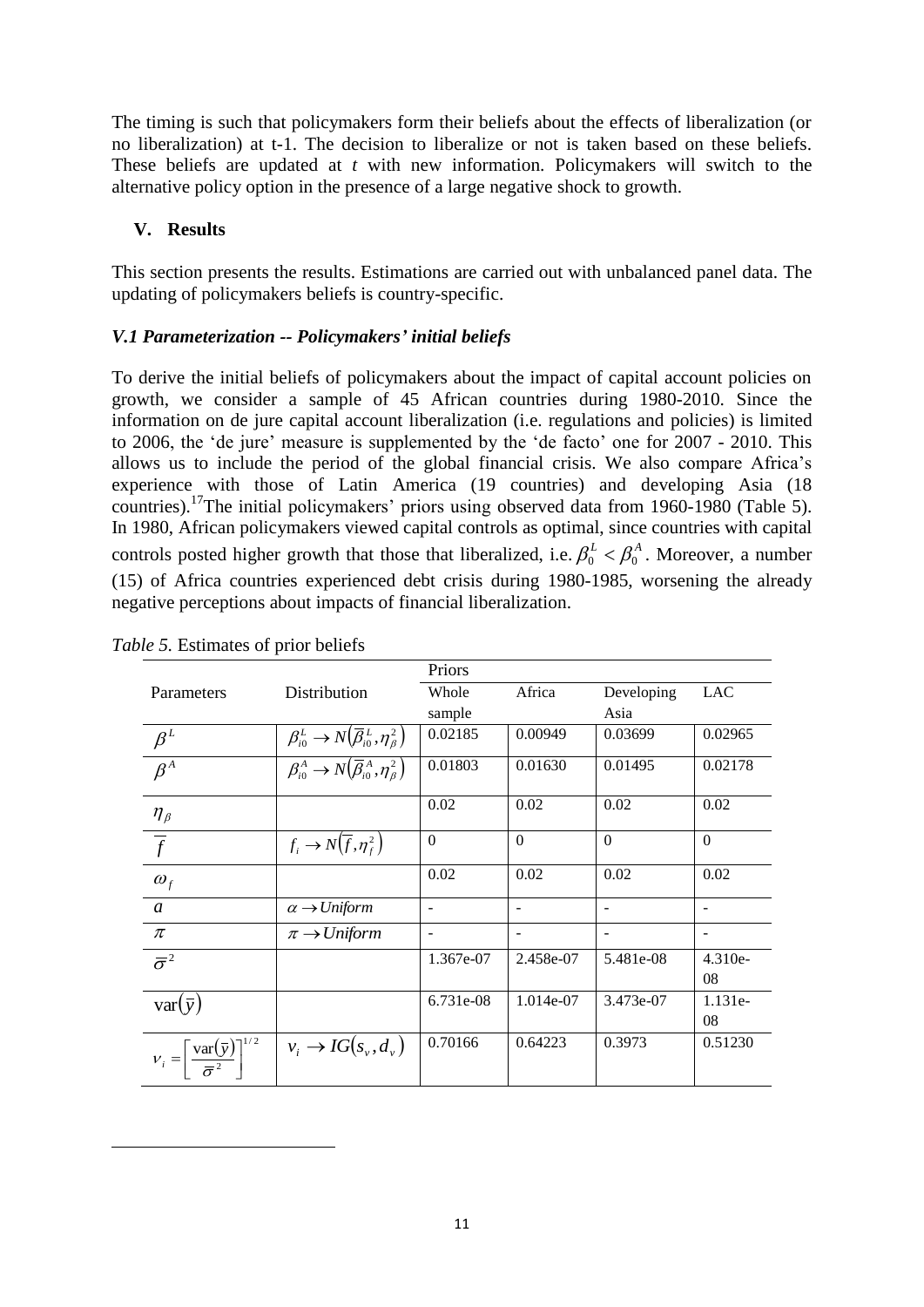#### *V.2 Cost of capital account policies*

In this section, we analyze determinants of cost of capital account liberalization, namely the level of development (GDP per capita), the degree of financial development, the occurrence of currency crises, and the stock of international reserves. While at the outset the priors of African policymakers were largely in favor of capital controls, policymakers in developing Asia leaned more in favor of capital account liberalization. The uncertainty about these priors (measured by variance) was higher in African countries than in the other regions.

In this model, the costs are expressed in relative terms, that is as a proportion of GDP per capita growth. The parameters ( $\pi$ ) of the cost function ( $F_{it} = \pi K_{it} + u_{it}$ ) are estimated using the Maximum Likelihood Estimator. Once the decision rule of policymakers is formulated and their beliefs about the growth impact of each policy option ( $\beta_i^L$  and  $\beta_i^A$ ) are obtained, a nonlinear probabilistic model is estimated. In addition, we control for countries fixed effects in order to account for cross country differences in capital account liberalization.

Table 6 shows the posterior estimates of the cost parameters. Economic development (measured by GDP per capita) is a key determinant of cost of capital account liberalization. As countries develop and their institutions improve, they can open capital accounts without incurring high costs. The literature on the timing of capital account liberalization emphasizes that a developed banking system, effective prudential regulations, and sound institutions are prerequisites for countries to benefit from large capital flows (McKinnon 1993).

|                                | Africa    | <b>LAC</b>     | <b>Developing Asia</b> |
|--------------------------------|-----------|----------------|------------------------|
| Determinants of cost ( $\pi$ ) |           | $\mathfrak{D}$ | 3                      |
| Currency crisis $[t, t+3]$     | $-0.0001$ | 0.0016         | $-0.0032$              |
|                                | (0.0014)  | (0.0019)       | (0.0027)               |
| Financial development          | $-0.0270$ | $-0.0023$      | 0.0135                 |
|                                | (0.0096)  | (0.0049)       | (0.0100)               |
| GDP per capita                 | $-0.0087$ | $-0.0016$      | $-0.0066$              |
|                                | (0.0026)  | (0.0034)       | (0.0045)               |
| Monetary constraints (a)       |           |                |                        |
| Exchange rate stability        | 0.0084    | 0.0003         | 0.0047                 |
|                                | (0.0026)  | (0.0016)       | (0.0045)               |
| Monetary independence          | $-0.0049$ | 0.0033         | 0.0171                 |
|                                | (0.0031)  | (0.0032)       | (0.0092)               |
| Reserves over GDP              | $-0.0329$ | $-0.0426$      | $-0.1431$              |
|                                | (0.0082)  | (0.0212)       | (0.0253)               |
| Number countries               |           |                |                        |
| N                              | 45        | 19             | 18                     |

*Table 6.* Determinants of the costs of capital account liberalization

Note: This table reports the posterior estimates parameters of the cost function  $(\pi)$  and the trilemma configuration  $a = (\delta a_i^e, \delta a_i^m)'$  $a = (\delta a_i^e, \delta a_i^m)$ '. In brackets are the standard deviations of these parameters.

The second determinant is the financial development captured by the ratio of credit to domestic private sector over GDP. The results suggest that in African countries with a developed domestic financial system and financial markets' friendly policies are on average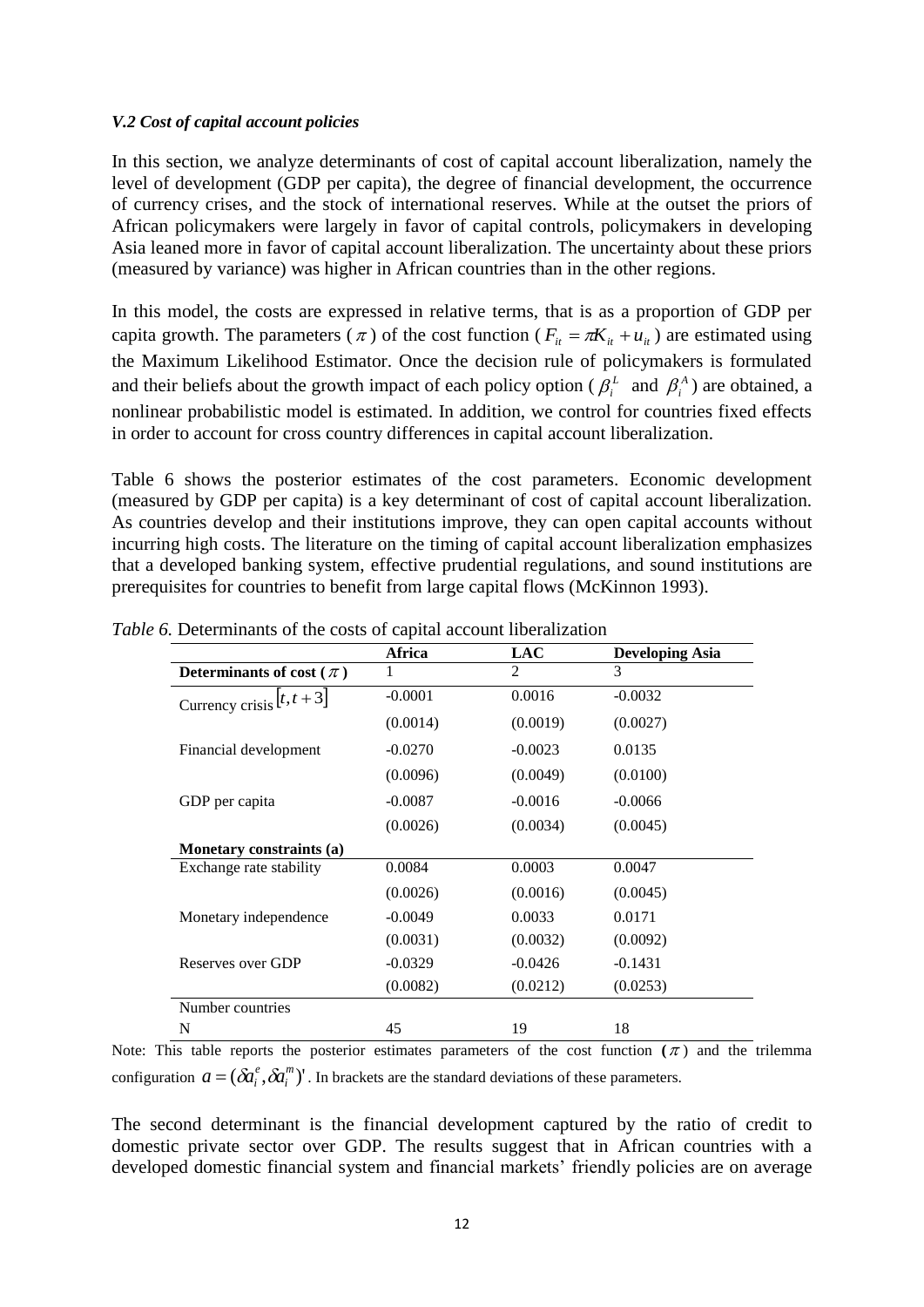associated with a lower cost of liberalization. In contrast, when policymakers adopt capital account liberalization in a context of under-developed domestic financial system, they expose their economy to costly financial crises, as in Calvo and Mendoza (2000). The study by Aoki et al. (2010) shows the adjustment to liberalization of international financial transaction depends upon the degree of domestic financial development. For poor countries with weak policies and institutions, a key lesson is that capital account liberalization works well if implemented with other sound policies (Arteta, Eichengreen and Wyplosz, 2003)

In Africa, the Mundell trilemma configuration differs from the configuration in other regions. In developing Asia, for example, a high degree of monetary independence increases the cost of liberalizing capital account. As a result, Asia's policymakers are less likely to liberalize their capital accounts. Further, by increasing the stock of international reserves by 1% of GDP, African policymakers can reduce the potential growth cost of capital account liberalization. In other words, when the stock of reserves accumulated is high, policymakers perceive capital account liberalization as more beneficial in terms of growth.

#### *V.3 Model's predictive quality*

This section examines whether learning has been an important factor in the dynamics of capital account policies in Africa and in other developing regions.

#### *Figure 6.* Predictive quality of the model



Note: This figure reports the predicted and actual share of liberalized economies in different regions.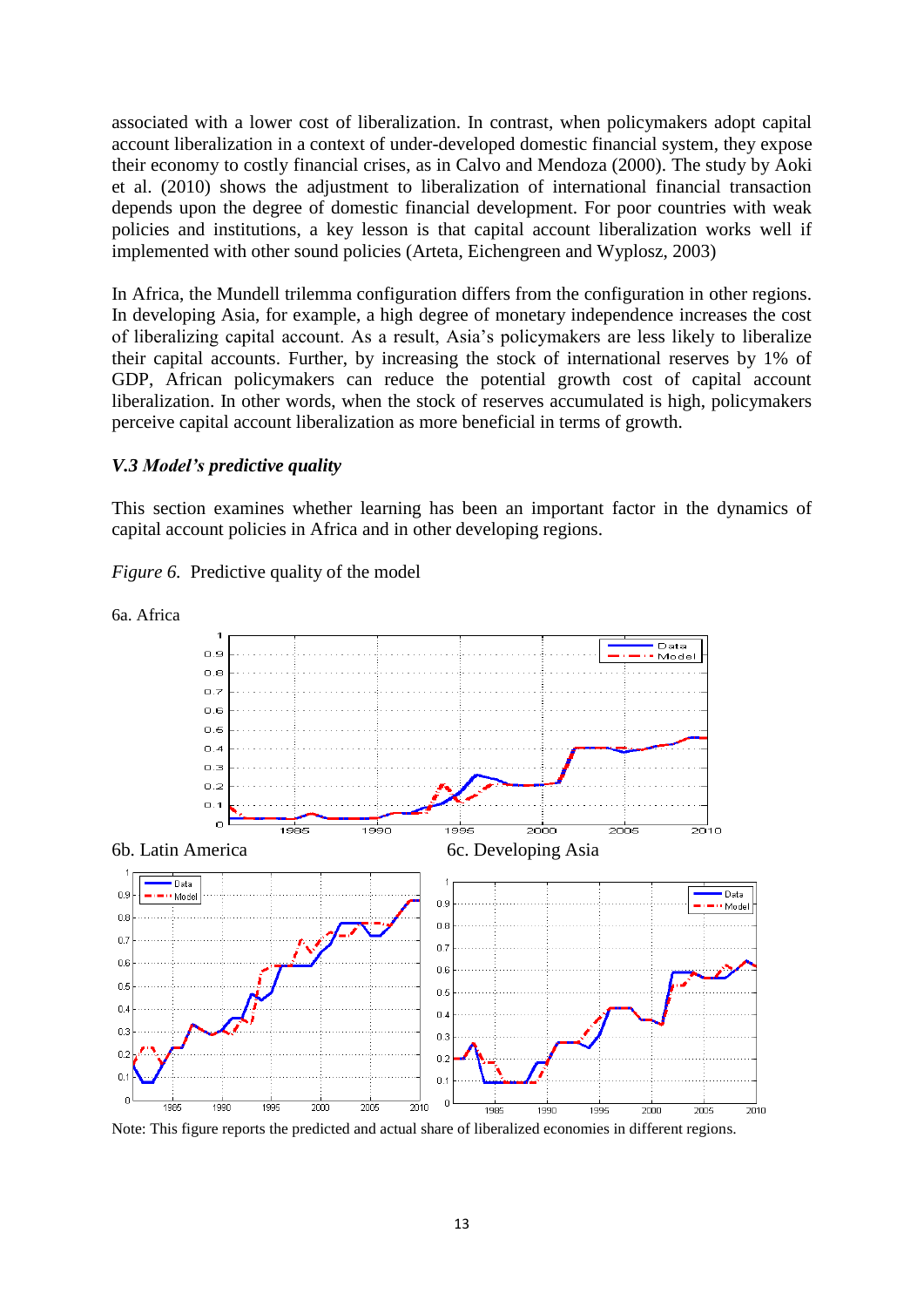Figure 6 reports the actual (solid) and predicted (dash line) shares of economies with liberalized capital account.<sup>18</sup> It illustrates that the model predicts relatively well the very low share of African economies with liberalized capital accounts in the 1980s as well as the acceleration of liberalization in the early 2000s. The predictive quality of the model could be further analyzed by evaluating its behavior of the model in real time i.e., how the model tracks the actual changes in capital account policies.

In Africa, About 50 percent of actual policy switches in capital account policies at time t in Africa are well predicted by the model, while about 60 percent of changes are well predicted at time t+2. The model performs even better in explaining the policy changes in developing Asia, since 62 percent of changes in policies are well predicted at *t* (without a delay). Finally, for Latin American countries, the adaptive learning framework does not perform as well in explaining the observed changes in policies. In fact, only 6 percent of capital account policy changes that occurred at time t are well predicted, without any delay, by the model (Table 7).

| ne 7. measures of he of the basemic model |        |               |                 |
|-------------------------------------------|--------|---------------|-----------------|
| <b>Predictive quality</b>                 | Africa | Latin America | Developing Asia |
| Share of good prediction                  | 0.9864 | 0.9442        | 0.9799          |
| Predictions in real time                  |        |               |                 |
| $\blacksquare$ At time t                  | 0.5000 | 0.0625        | 0.6154          |
| $\blacksquare$ At time t+1                | 0.4545 | 0.3750        | 0.6154          |
| At time $t+2$                             | 0.5909 | 0.5625        | 0.7692          |
| Number of countries                       |        | 19            | 18              |
|                                           |        |               |                 |

| <i>Table 7.</i> Measures of fit of the baseline model |  |  |  |
|-------------------------------------------------------|--|--|--|
|-------------------------------------------------------|--|--|--|

#### *V.4 Learning and evolution of beliefs*

**.** 

The difference between the perceived growth under capital account liberalization and under capital account controls  $(\beta_t^L - \beta_t^A)$ *t*  $\beta_t^L - \beta_t^A$ ) is a key decision parameter for each policymaker. A positive difference indicates that policymaker perceives capital liberalization as preferred policy option to capital controls. Figures (7a) and (7b) depict the evolution of the most frequent difference ( $\beta_t^L - \beta_t^A$ *t*  $\beta_t^L - \beta_t^A$ ) i.e. the mode observed at time t. The lightest shaded areas correspond to the 10 - 90th percentiles of the distribution, while the darkest shade denotes the 40 - 60th percentiles. Until 1999 most African policymakers did not perceive liberalization of capital flows as an optimal policy in terms of growth effects, as  $\beta_t^L - \beta_t^A$ *t*  $\beta_t^L$  –  $\beta_t^A$  remained negative.

We analyze the accuracy of African policymakers' expectations about the growth effects of policies, through evolution of the variance of  $\beta_t^L - \beta_t^A$ *t*  $\beta_t^L - \beta_t^A$  over time, where a high variance means a high uncertainty of expectations. At the beginning of the 1980s, beliefs about the growth effects of each policy option were highly inaccurate, but adaptive learning contributed to improving the accuracy of expectations over time. The accelerated liberalization from the mid-1990s reflects better growth performance of liberalized economies (Figure 7a and 7b).

<sup>&</sup>lt;sup>18</sup> The model-predicted values correspond to the sequence of one-step-ahead predictions of each specification. For instance, the value for 2000 in figure 6a represents what the model predicts for the share of economies with liberalized capital accounts in Africa, given the information on GDP growth and policies up to 1999. The value also assumes that in 2000 shock to the costs associated with capital account policies was zero for each African country. This follows from the condition (3) that  $Z_{it} = F_{it} + u_{it}$ ;  $u_{it} \to N(0, \eta_i^2)$ .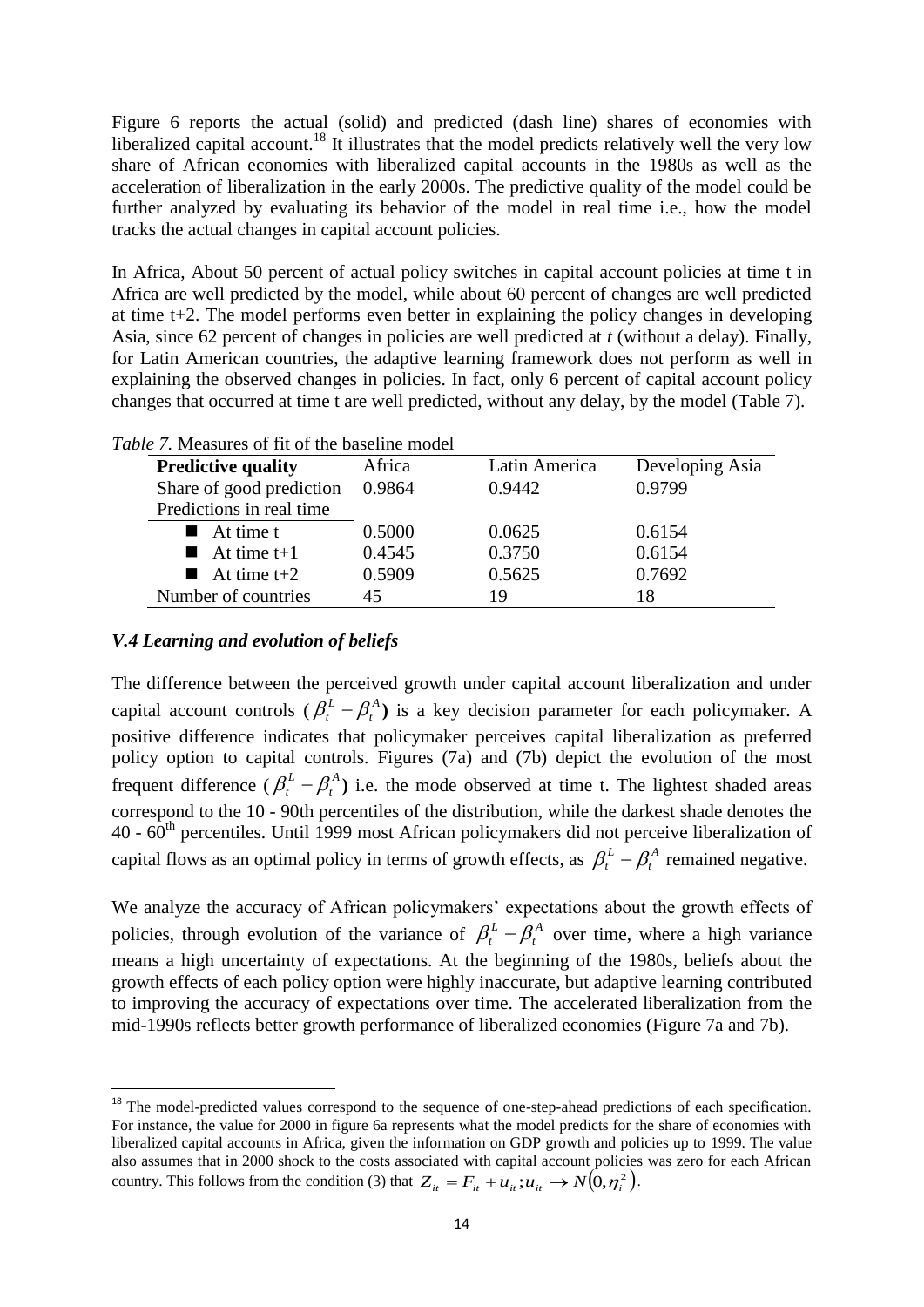Latin American policymakers were from the outset more positive about capital account liberalization than their African counterparts, and they kept this positive outlook over time. The accuracy of their forecasts also markedly improved over time (Figures 7c and 7d). In contrast, in developing Asia the preference for capital account liberalization has fallen in 1980s, and only gradually increased afterwards.



*Figure 7.* Africa: Evolution of beliefs about the effects of capital account liberalization (a) Evolution of beliefs (expectations) (b) Precision of beliefs (expectations)

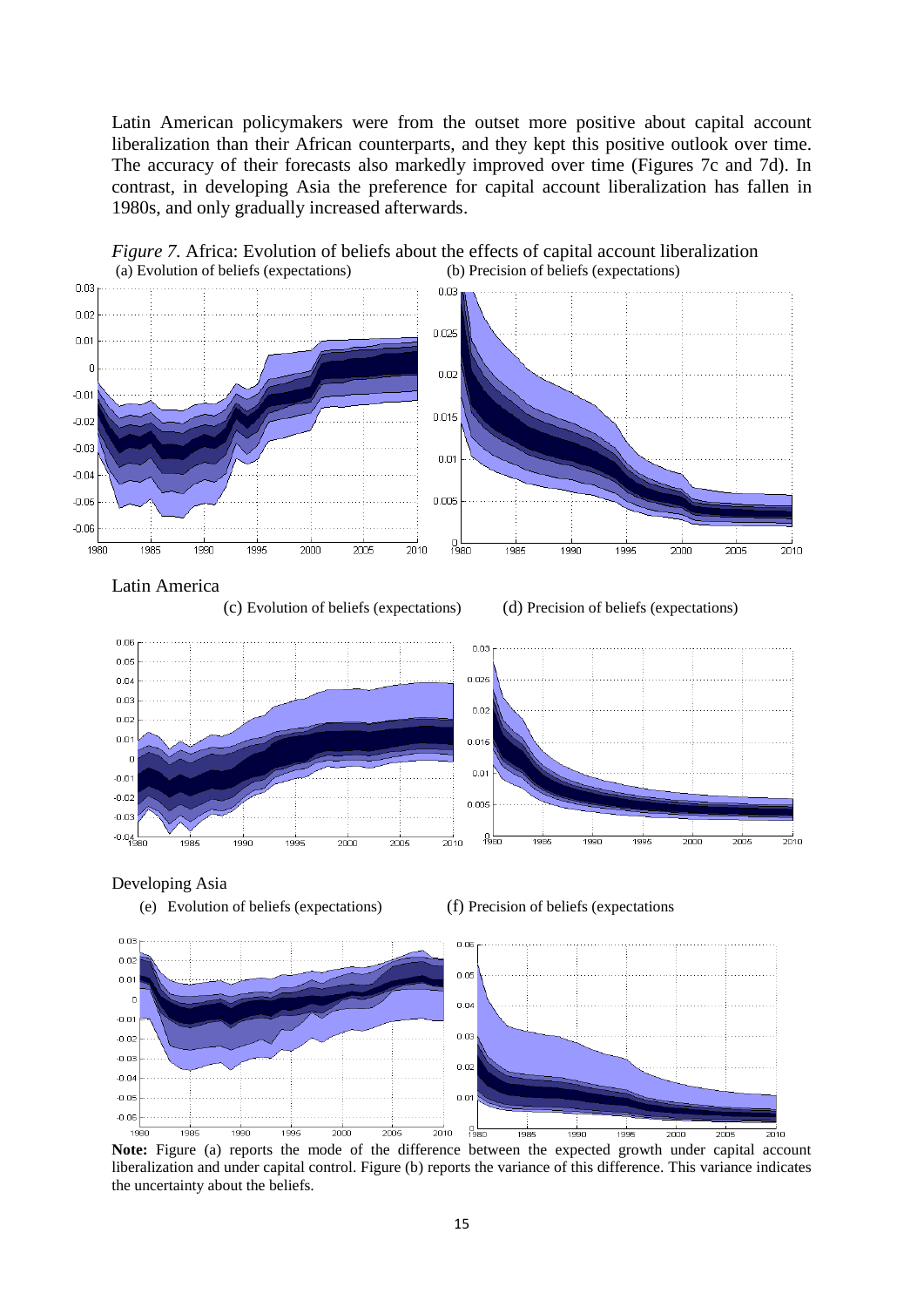The main difficulty in showing the role of IMF programs is that IMF loans tend to be made in response to economic problems. Participation in an IMF program is thus a joint decision between a member country and the IMF. Two reasons may explain why the traditional learning framework used in this paper changes

#### **VI. The Impact of IMF Programs**

The key challenge in showing the role of IMF programs in capital account policiesis is that in the presence of IMF programs the learning changes. First, the IMF programs can modify the policymakers' perceptions about the net growth gains from capital account liberalization. Indeed, since IMF programs are often adopted when the economies are facing challenges, their adoption is motivated by the need for improvement. Second, IMF programs can directly decrease (or increase) the cost of capital account liberalization, as they are accompanied by conditionality (in terms of macroeconomic targets or structural benchmarks).

A variable  $(\kappa_{it})$  captures the adoption (or not) of an IMF program such that:

$$
\kappa_{it} = \begin{cases} 1 & \text{if} \quad IMF \quad program \quad adopted \\ 0 & \text{Otherwise} \end{cases} \tag{8}
$$

The policymakers have the following options: (i) either they adopt liberalization with the IMF program, or (ii) liberalization without IMF program, or (iii) capital control with the IMF program (iv) or capital controls without IMF program (Table 9).

|                     | Capital account policy |                     |  |
|---------------------|------------------------|---------------------|--|
| IMF program         | $(\theta_{i} = 1)$     | $(\theta_{ii} = 0)$ |  |
| $(\kappa_{ii} = 1)$ | (1,1)                  | (1,0)               |  |
| $(\kappa_{it}=0)$   | (0,1)                  | (0,0)               |  |

*Table 9.* Matrix of policy options

The policymakers' perceptions evolve as follows:

$$
y_{it} = \beta_i^{A'} (1 - z_{it}) + \beta_i^L z_{it} + \varepsilon_{it}^z
$$
 (9)

where  $\beta_i^L$  is belief about the effects of capital account under an IMF program and  $\beta_i^A$  is policymaker's belief under the alternative policy option. In Table 10, we recalculated the priors of policymakers about the growth effects of capital account policies in 1990. Under the IMF programs, African policymakers initially perceived capital account liberalization as damaging to growth. The least optimistic initial beliefs about future growth are observed for the policy option  $z^{(1,1)}$  (i.e. liberalized capital account and the presence of IMF program) and the best initial perception is observed for the policy option  $z^{(0,0)}$  (i.e. closed capital account and the absence of IMF program).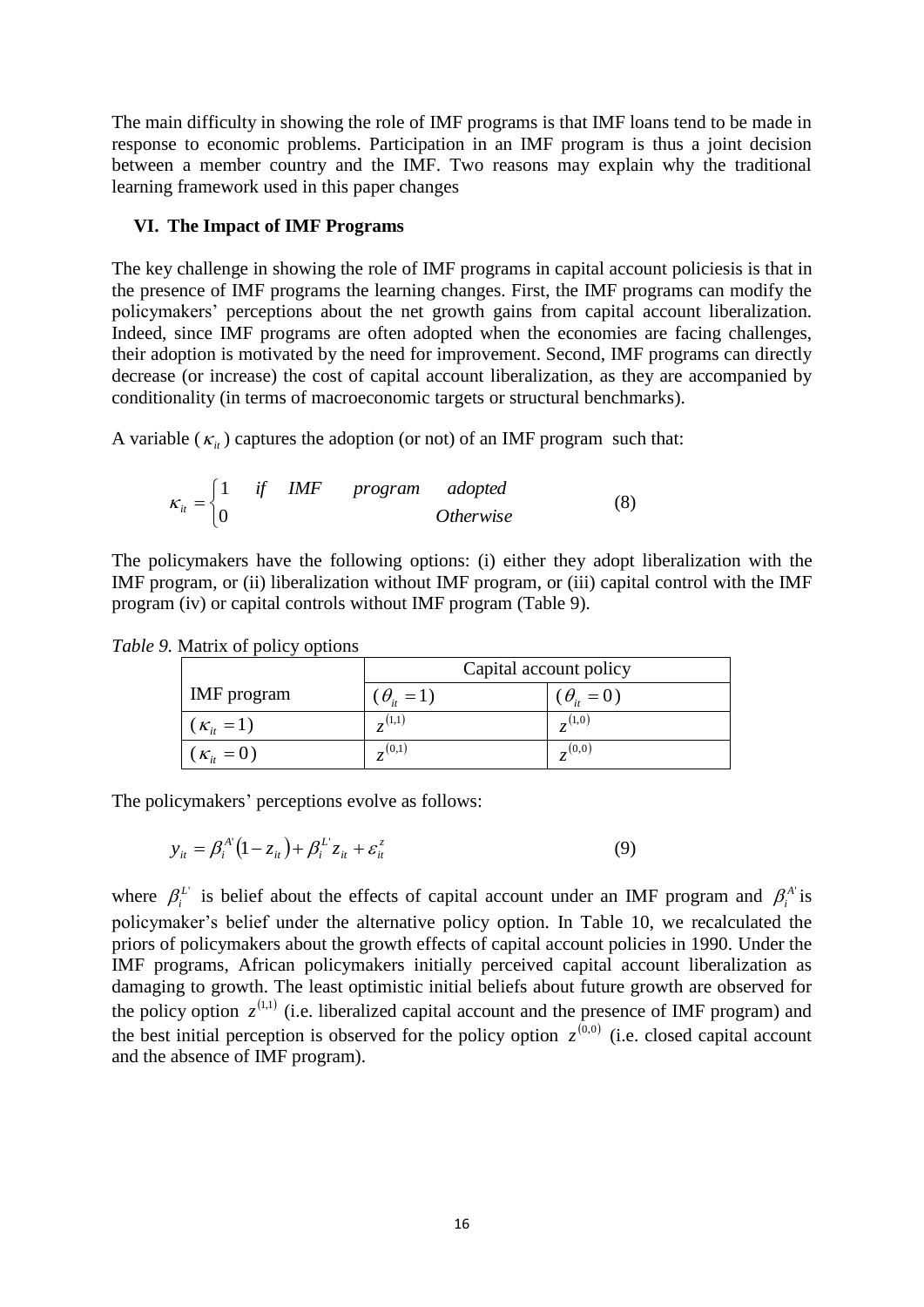| Parameters                                                              | Distribution                                                                     | Africa       |
|-------------------------------------------------------------------------|----------------------------------------------------------------------------------|--------------|
| $\beta^L$ : liberalized capital account and IMF program ( $z^{(1,1)}$ ) | $\left(\beta_{i0}^L\rightarrow N(\overline{\beta}_{i0}^L,\eta_{\beta}^2)\right)$ | $-0.0235735$ |
| Alternative                                                             |                                                                                  | 0.0067273    |
| $\beta^A$ : Control without IMF program ( $z^{(0,0)}$ )                 | $\beta_{i0}^A \rightarrow N(\overline{\beta}_{i0}^A, \eta_{\beta}^2)$            | 0.0145313    |
| Alternative                                                             |                                                                                  | $-0.004278$  |
| $\beta^A$ : Control with IMF program ( $z^{(0,1)}$ )                    | $\beta_{i0}^A \rightarrow N(\overline{\beta}_{i0}^A, \eta_{\beta}^2)$            | $-0.0035649$ |
| Alternative                                                             |                                                                                  | 0.0107821    |
| $\beta^L$ : Liberalized without IMF program ( $z^{(1,0)}$ )             | $\beta_{i0}^L \rightarrow N(\overline{\beta}_{i0}^L, \eta_{B}^2)$                | 0.0111825    |
| Alternative                                                             |                                                                                  | 0.0061       |
| $\bar{\sigma}^2$                                                        |                                                                                  | 5.938e-07    |
| $var(\bar{y})$                                                          |                                                                                  | 2.057e-07    |
| $v_i = \left  \frac{\text{var}(\bar{y})}{\bar{\sigma}^2} \right $       | $v_i \rightarrow IG(s_v, d_v)$                                                   | 0.5885364    |

*Table 10.* Definition and derivation of priors

**Note:** the priors are computed over the period 1970-1990.

The main finding is that predictive quality of the model increases with the IMF programs. Figures (8a) and (8b) depict the evolution of beliefs for countries under IMF programs (8a) and for countries without such programs (8b). First, there is a constant improvement in beliefs about future growth in favor of capital account liberalization. Even if they started with a weak economic situation, countries which adopted IMF programs and capital account liberalization have improved their perceptions. Second, the adoption of liberalization is faster with IMF programs, this could be due to perception, conditionalities or both.

*Figure 8.* Evolution of beliefs: the role of IMF programs



**Note:** (a) beliefs under 'open capital account and IMF programs' vs. beliefs under 'capital controls and IMF program'. (b) Beliefs under 'opened capital account without IMF programs a' vs. beliefs under 'capital control without IMF program'.

Finally, the learning model predicts more accurately capital account policy switches in countries with an IMF program than in countries without one. Indeed, the model successfully predicts 16 percent of policy switches contemporaneously and 41 percent of policy switches at  $t+1$ . In contrast, in countries without an IMF program, the model predicts only 5 percent of switches at time t and 15 percent at time t+1. In other words, policymakers learn more when there is an IMF program in place (Table 11).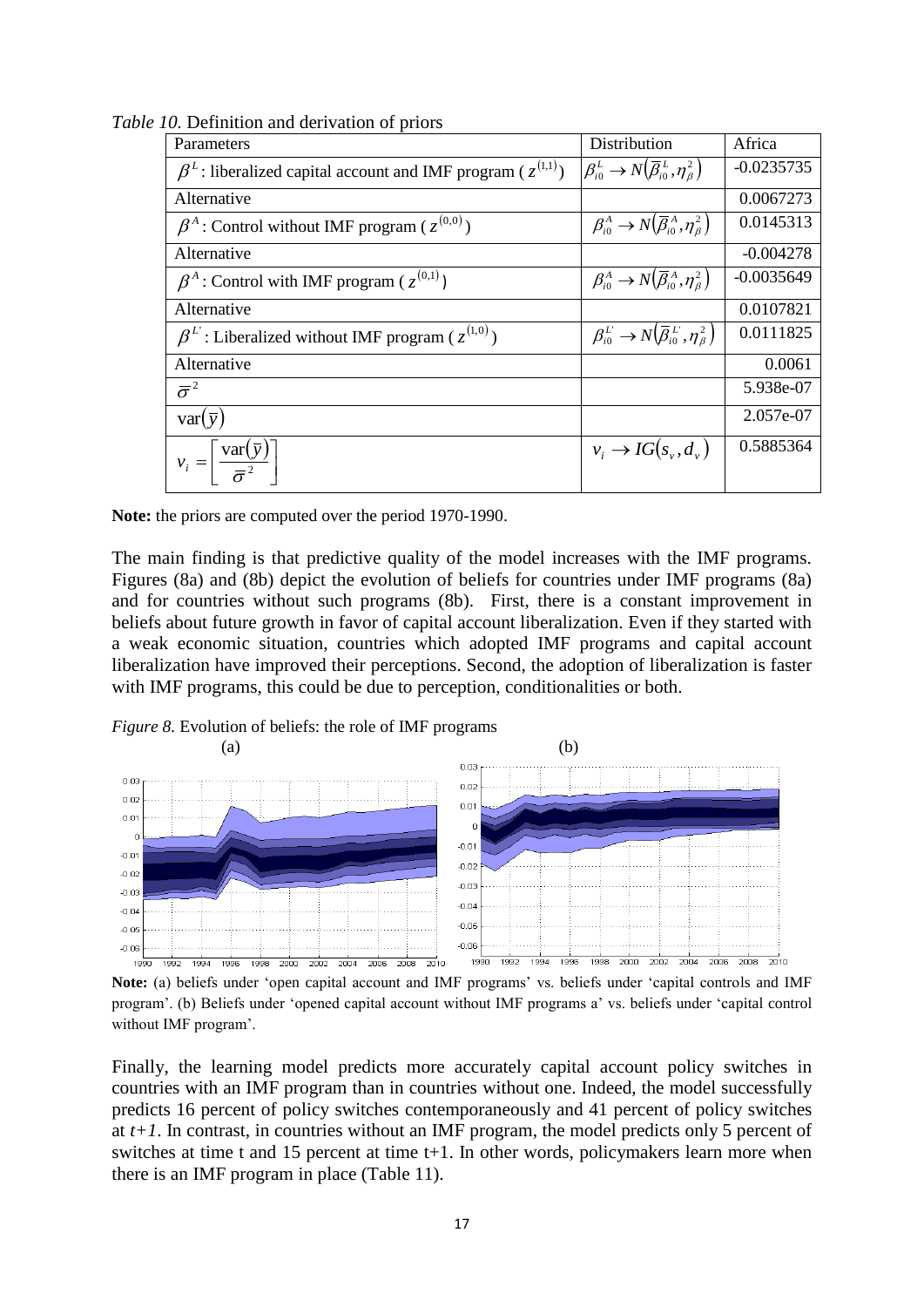|                                   | Prediction of $z^{(1,1)}$ | Prediction of $z^{(1,0)}$ |
|-----------------------------------|---------------------------|---------------------------|
| Overall good prediction           | 0.933                     | 0.94                      |
| Prediction in real time of policy |                           |                           |
| switches                          |                           |                           |
| At t                              | 0.1622                    | 0.0488                    |
| At $t+1$                          | 0.4054                    | 0.1463                    |
| At $t+2$                          | 0.2973                    | 0.2439                    |

*Table 11.* Predictive quality of the model in presence of IMF programs

**Note:**  $z^{(1,1)}$  is a binary variable associated with liberalized capital account and the presence of IMF program and  $z^{(1,0)}$  with liberalized capital account and the absence of IMF program.

#### **VII. Conclusions**

**.** 

This paper explored interactions between growth and capital account policies in developing regions during 1980 – 2010, utilizing an adaptive learning framework. In this framework, policymakers choose capital account policies to maximize real GDP growth per capita, under uncertainty about the net growth payoffs. Their choices are constrained by the 'Mundell's trilemma', that is the ability to reach only two policy goals among financial liberalization, fixed exchange rate and monetary autonomy. Policymakers update their beliefs about the impact of capital account policies on growth based on information obtained from actual growth outcomes and through IMF programs. The model was then initially simulated with parameters calibrated to data in Africa, Latin America and developing Asia during 1960 – 1980. After that, the parameters were updated for actual outcomes every year.

The adaptive learning approach reflects relatively well Africa's path of capital account liberalization, including its delay in comparison with other regions.<sup>19</sup> According to the model, the accuracy of policymakers' beliefs about the impacts of capital account policies on growth has improved over time. One of the findings is that even countries' with liberalized account could revert to capital controls in the presence of particularly large output shocks. Further, the outcomes of capital account switches are closer to policymakers' expectations in countries with the IMF programs. However, IMF programs contain a number of policy measures besides changes in capital account regimes, pointing to the need for complementarity of policies. Capital account policies in Africa tend to change more often than in other regions, creating policy uncertainty for economic agents. This underscores the importance of building stronger policymaking institutions and rules in the region to mitigate this high volatility.

Future research could utilize the adaptive learning framework to examine impact of other policies managing capital flows. The example includes the interactions of capital controls with instruments such as macro-prudential regulations, foreign exchange interventions and/or setting of the policy rate, and their impact on growth and other key macroeconomic variables.

<sup>&</sup>lt;sup>19</sup> Other factors, such as limited capacity to establish conditions for capital account liberalization, played a role.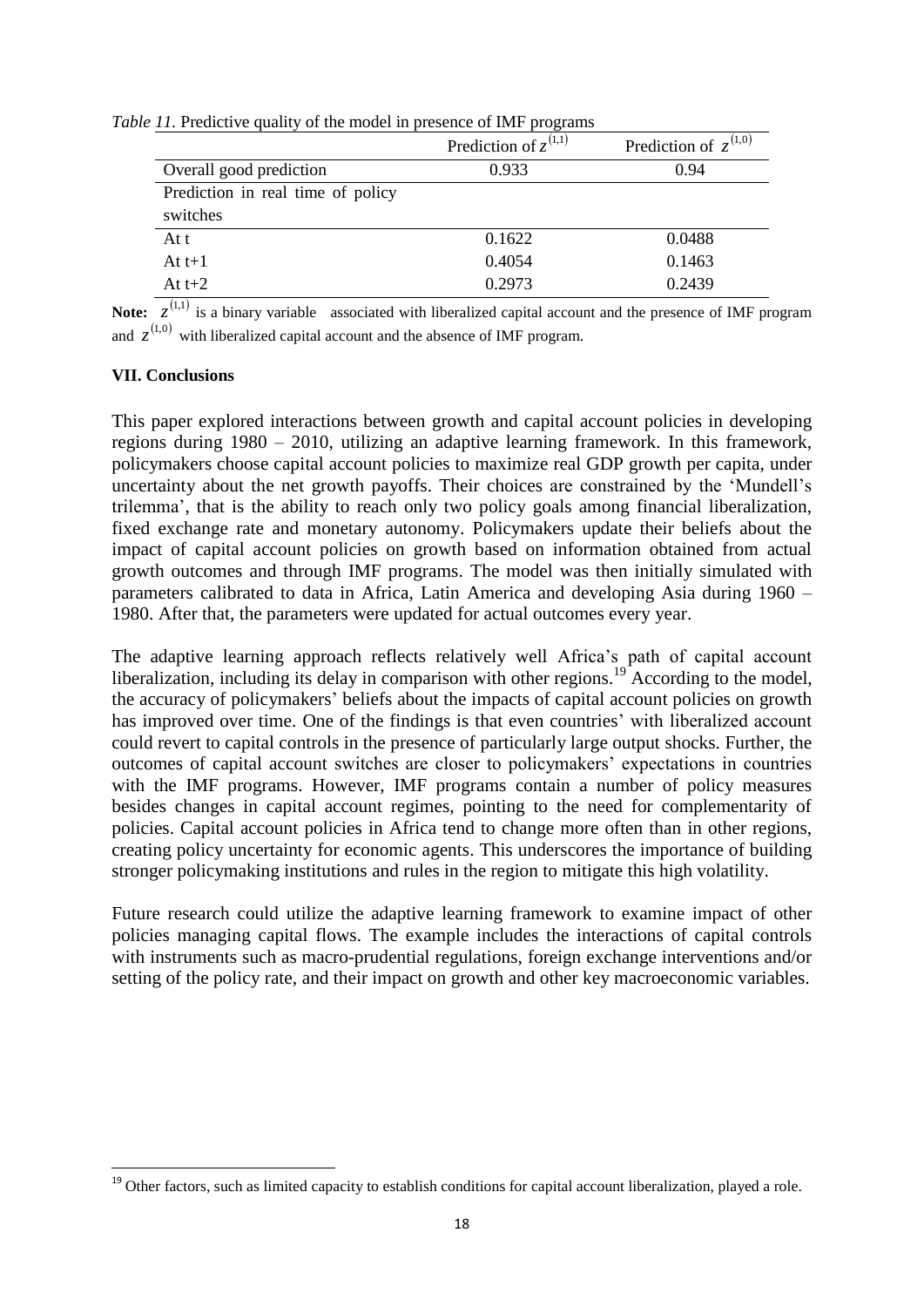#### **References**

African Development Bank, Organization for Economic Cooperation and Development, Economic Organization for Africa and United Nations Development Programme (2013), *African Economic Outlook 2013,* AfDB: Tunis, OECD: Paris, ECA: Addis Ababa and UNDP: New York.

Ahmed, S. and Zlate, A. (2013), 'Capital Flows to Emerging Market Economies: A Brave New World?', Board of Governors of the Federal Reserve System International Finance Discussion Paper, No. 1081.

Aizenman, J. (2011), 'The Impossible Trinity – from the Policy Trilemma to the Policy Quadrilemma', mimeo, University of California, Santa Cruz.

Aizenman, Joshua, Menzie D. Chinn, and Hiro Ito (2012). "The Impossible Trinity' Hypothesis in an Era of Global Imbalances: Measurement and Testing."*La Follette School of Public Affairs Working Papers* 2012-007 (2012).

Aoki, K., Benigno, G., and Kiyotaki, N. (2010). *Adjusting to capital account liberalization*. Centre for Economic Policy Research.

Arteta, C., & Eichengreen, B. and Wyplosz, C. (2003), 'When Does Capital Account Liberalization Help More than It Hurts?'. *Economic Policy in theInternational Economy: Essays in Honor of Assaf Razin, ed. by Helpman, E. and Sadka, E (Cambridge, United Kingdom, Cambridge University Press)*.

Bicaba, Z. T. and Coricelli, F. (2014), 'Learning to open up: capital account liberalization in the post-Bretton Woods era', mimeo.

Brixiová, Z.; Vartia, L. and Wörgötter, A. (2010), 'Capital Flows and the Boom-Bust Cycle: The Case of Estonia', *Economic Systems*, Vol. 34(1), 55-72.

Buera, F. J., A. Monge-Naranjo, and G. E. Primiceri (2011), 'Learning the wealth of nations,' *Econometrica*, 79, 1-45.

Calvo, G. A., and Mendoza, E. G. (2000). Capital-markets crises and economic collapse in emerging markets: an informational-frictions approach. *American Economic Review*, 59-64.

Chinn, M. D. and Ito, H. (2008), 'A New Measure of Financial Openness', *Journal of Comparative Policy Analysis,* Vol. 10 (3), 309 - 322.

Dorsey, T. W.; Tadesse, H. ; Singh, S.; Brixiova, Z. (2008), 'The Landscape of Capital Flows to Low-Income Countries', IMF Working Paper No. 08/51.

Edwards, S. (1999), 'How effective are capital controls?', *Journal of Economic Perspectives* Vol. 13, 65–84.

Farhi, E. and Werning, E. (2012), 'Dealing with the Trilemma: Optimal Capital Controls with Fixed Exchange Rates,' NBER Working Paper No. 18199.